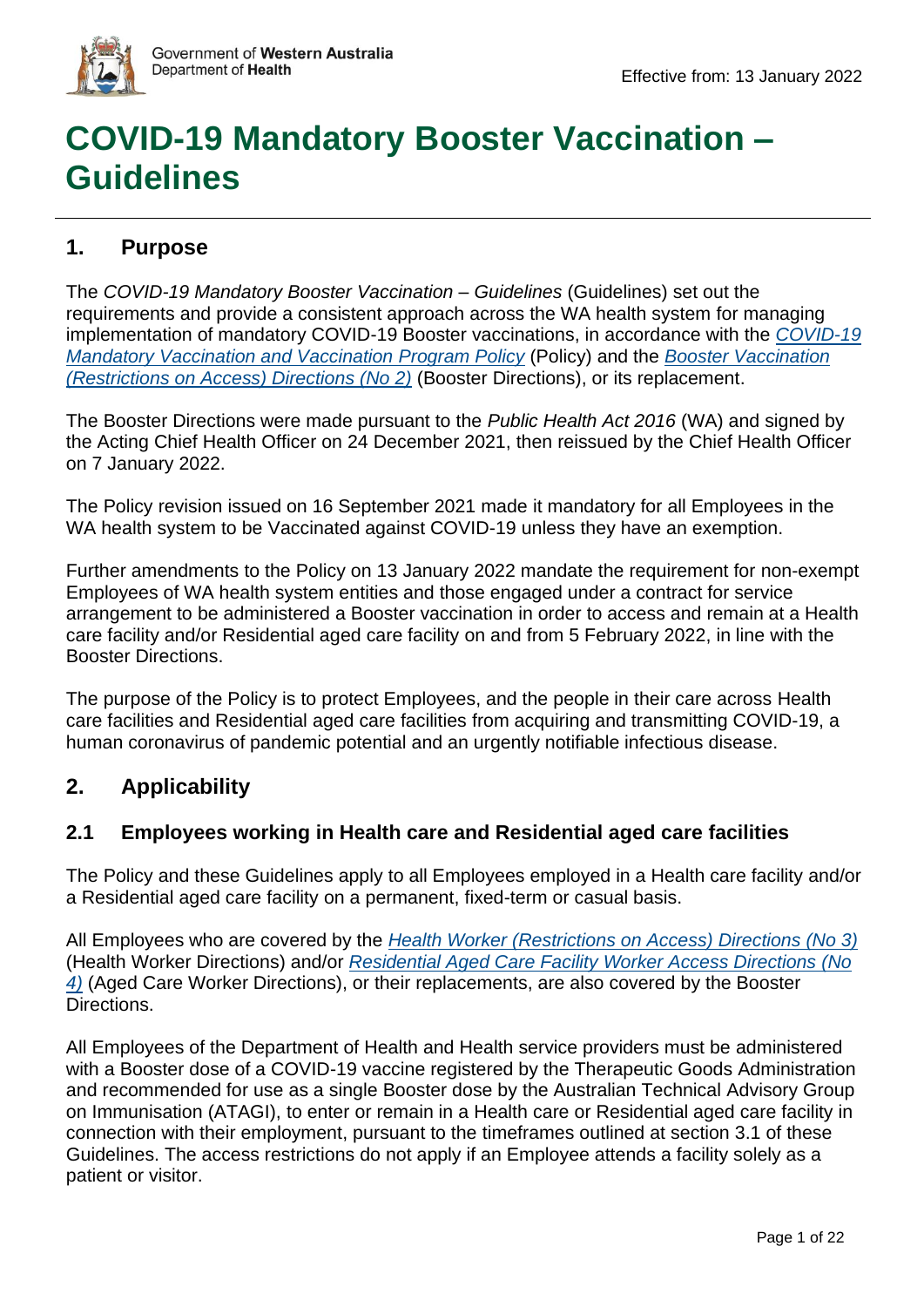# **2.2 Contract for service and third parties**

These Guidelines do not apply to individuals engaged or employed by third parties or under a contract for service arrangement, including contracted health entities, and labour hire firms who provide staff to supplement the permanent workforce.

Employers must ensure application of the Policy to third parties and contract for service arrangements, consistent with the Booster Directions. This will require liaison between the Employer's procurement officers and third party and contract for service providers, and may require amendments to commercial arrangements and contracts.

#### **2.3 Volunteers and student placements**

These Guidelines do not apply to volunteers or students on placement.

Employers must ensure application of the Policy to volunteers and students on placement who are not Exempt persons, consistent with the Booster Directions.

### **3. Mandatory Booster vaccination for Employees accessing a Health care facility and/or Residential aged care facility**

#### **3.1 Timeframes for Booster vaccination requirement**

#### **3.1.1 Eligibility dates and timeframes**

Employees required as part of their employment to enter a Health care facility and/or Residential aged care facility are required to be administered a Booster vaccination against COVID-19 in accordance with the timeframes set out in **Table 1** below.

The Booster Directions take into account ATAGI advice in relation to Booster vaccine eligibility. In accordance with the Booster Directions, Employees must be administered a Booster vaccination within the following timeframes:

- Employees already eligible to receive a Booster vaccination when the Booster Directions commenced on 24 December 2021 must be administered the Booster vaccination by 5 February 2022.
- Employees who become eligible to receive a Booster vaccination after 24 December 2021 must be administered the Booster vaccination within one calendar month of becoming eligible, or by 5 February 2022, whichever is the latter.
- Where a person has already met the prescribed timeframe of four months or three months when ATAGI advice changes (i.e. on 4 January 2021 or 31 January 2021 respectively), that person's eligibility date will be the date of the ATAGI advice, not the date they retrospectively met the three or four month timeframe.

The Booster Directions further provide that the date a person first becomes eligible to receive a Booster vaccination does not change to a date earlier in time should the ATAGI recommendation change after a person has already become eligible to receive a Booster vaccination. Therefore once an Employee falls within one of the categories listed in **Table 1**, their eligibility date will not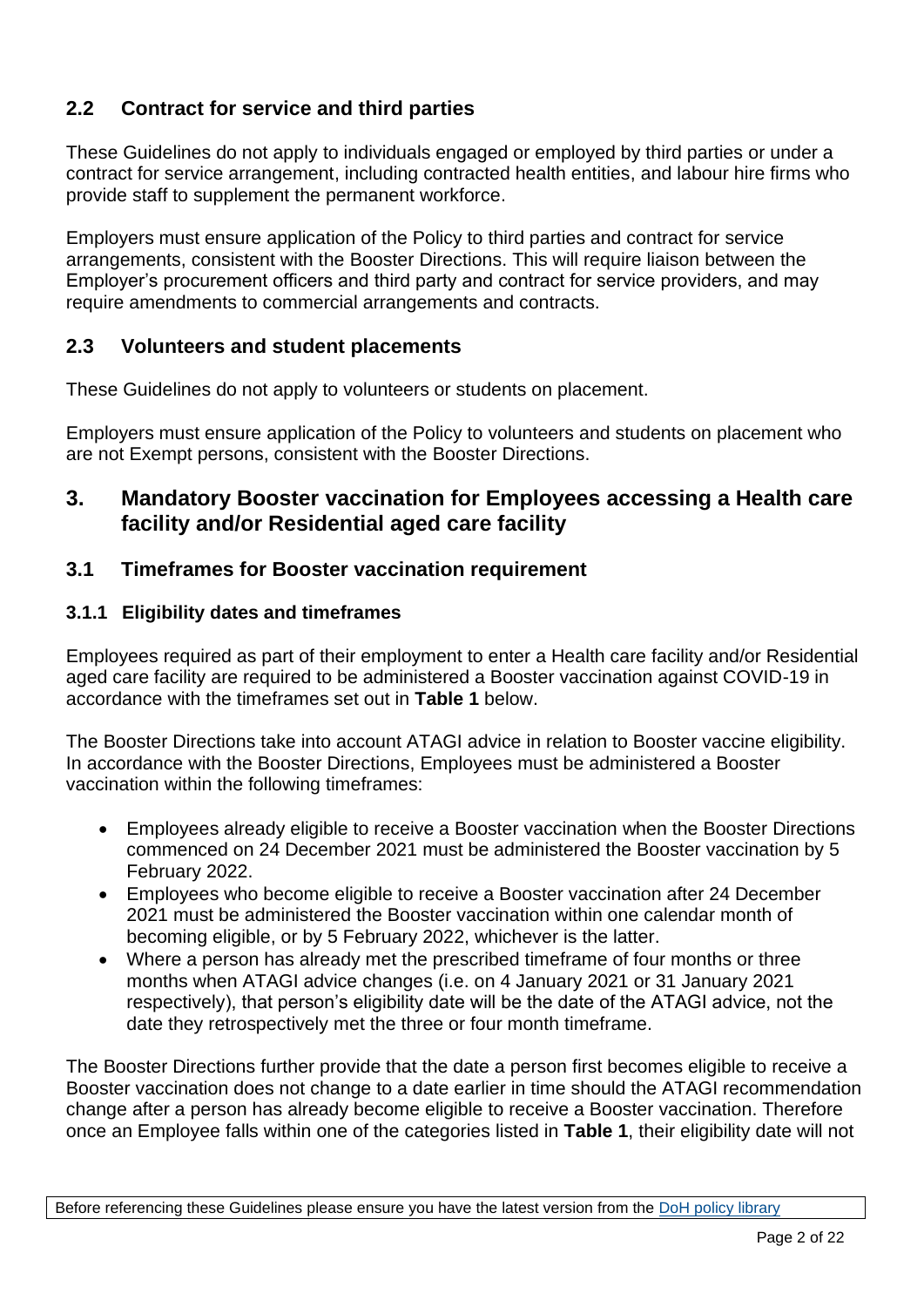change. Refer to **Appendix 1** for a more comprehensive table which outlines Booster vaccination dates, eligibility, Booster deadlines and access restrictions

Given access restrictions commence on and from 5 February 2022, the requirement to receive a Booster dose by 5 February 2022 means that the first cohort of eligible employees has a Booster deadline of 4 February 2022 to receive a Booster dose. From 5 February 2022 they will no longer be able to access the workplace.

| <b>Category</b> | Date of COVID-19<br>vaccination second<br>dose | <b>Booster deadline</b>                                                     | <b>Access restrictions</b><br>commence   |
|-----------------|------------------------------------------------|-----------------------------------------------------------------------------|------------------------------------------|
| 1A, 1B,<br>2A   | On or before 4 September<br>2021               | 4 February 2022                                                             | 5 February 2022                          |
| 2B              | 5 September 2021 - 30<br>September 2021        | 4 February 2022 - 28<br>February 2022<br>$(4 + 1$ months after second dose) | 5 February 2022 - 1<br><b>March 2022</b> |
| 3A              | 1 October 2021 - 31<br>October 2021            | 28 February 2022                                                            | 1 March 2022                             |
| 3B              | On or after 1 November<br>2021                 | On or after 28 February<br>2022<br>$(3 + 1$ months after second dose)       | On or after 1 March<br>2022              |

Note: All dates are inclusive

#### **3.1.2 Definition of a month**

Month has the same meaning as a calendar month, as defined by s 62 of the *Interpretations Act 1984* (WA). For example:

- A month beginning on 15 January ends on 14 February and a month beginning on 30 or 31 January ends on 28 February (or 29 February in a leap year).
- A period of six months beginning on 15 August ends on 14 February and a period of six months beginning on 30 or 31 August ends on 28 February (or 29 February in a leap year).

With regard to the Booster vaccination requirements, the following examples apply.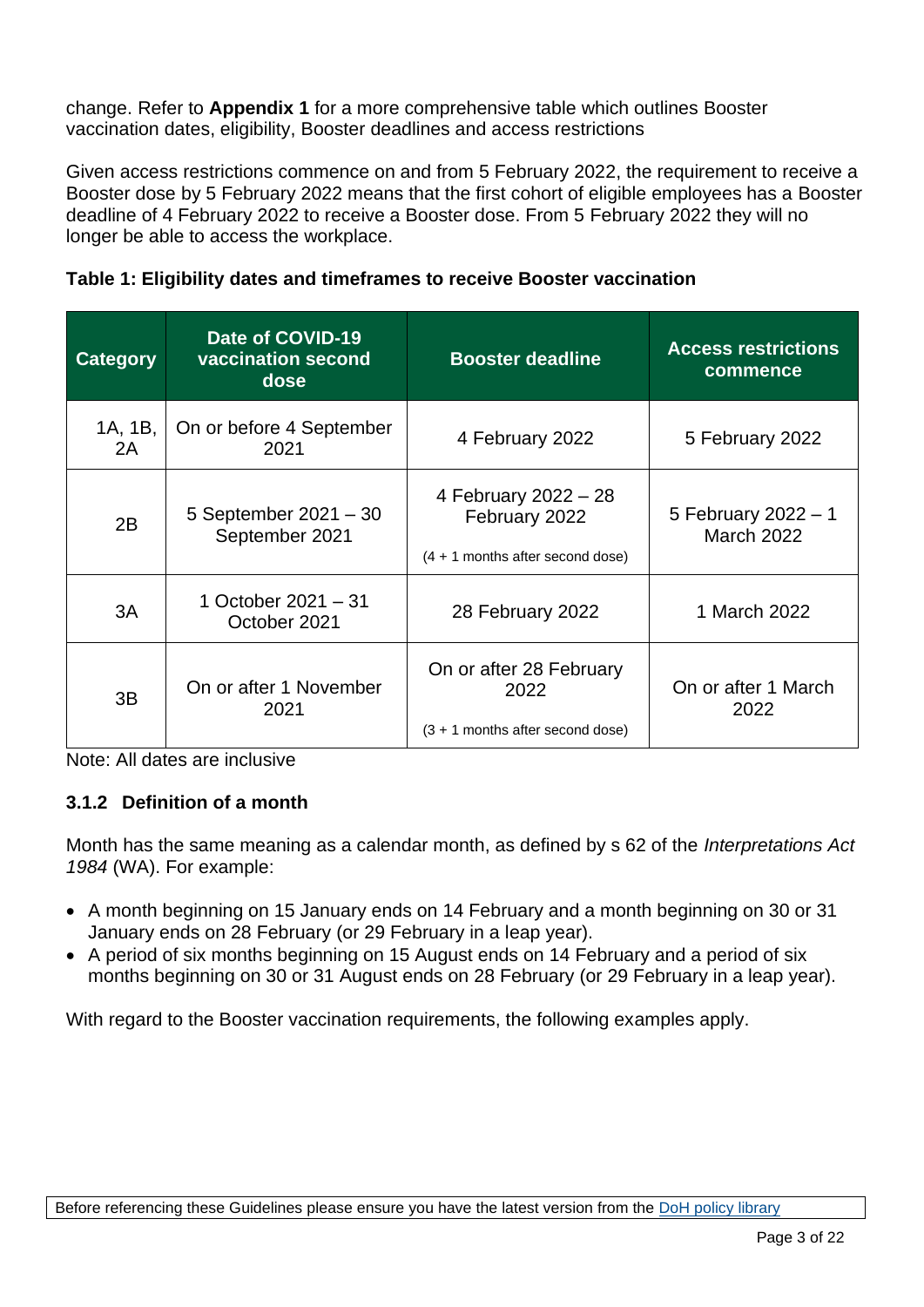#### **3.1.3 Examples where five month ATAGI recommendation applies**

#### *Example 1 – Employee already eligible for booster when Directions were issued – five month rule applies (Category 1A)*

The Directions provide the following example:

*If a person for the purposes of paragraph 14(a) received their second dose of a COVID-19 vaccination on 7 May 2021, the person would be eligible to receive a booster dose five months from when they received their second dose (i.e. from 7 October 2021) and must be administered their Booster vaccination before 5 February 2022.*

In this example, five months from the second dose (7 May 2021) ends on 6 October 2021, consistent with the meaning of "month". For the purposes of determining access restrictions, the Employee was notionally eligible to receive their booster on and from 7 October 2021, noting ATAGI only changed its recommendation from six months to five months on 12 December 2021.

Should the Employee remain without having a received a Booster dose, they are unable to enter their worksite on and from 5 February 2022.

#### *Example 2 – Employee becomes eligible for Booster vaccination after 24 December 2021 but before 4 January 2022 (Category 1B)*

An Employee who received their second dose of a COVID-19 vaccination on 28 July 2021 would not have reached the five month milestone by the time the Booster Directions were issued on 24 December 2021.

On 27 December 2021 the Employee would have reached five months since their second dose, consistent with the meaning of "month". In accordance with the Booster Directions, the Employee must receive a Booster dose within one month of eligibility, being a notional Booster deadline of 27 January 2022.

However, given the Booster Directions state the Employee must be administered a Booster vaccination within one calendar month (i.e. on or before 27 January 2022), or by 5 February 2022, whichever is the latter, the Employee has until **5 February 2022** to receive the Booster vaccination.

Should the Employee remain without having a received a Booster dose, they are unable to enter their worksite on and from 5 February 2022.

#### **3.1.4 Examples where four month ATAGI recommendation applies**

#### *Example 3 – Employee immediately caught by the four month rule when the ATAGI recommendation changed on 4 January 2022 (Category 2A)*

An Employee who received their second dose of a COVID-19 vaccination on 7 August 2021 would not have reached the five month milestone, before ATAGI changed the recommendation to four months as of 4 January 2022.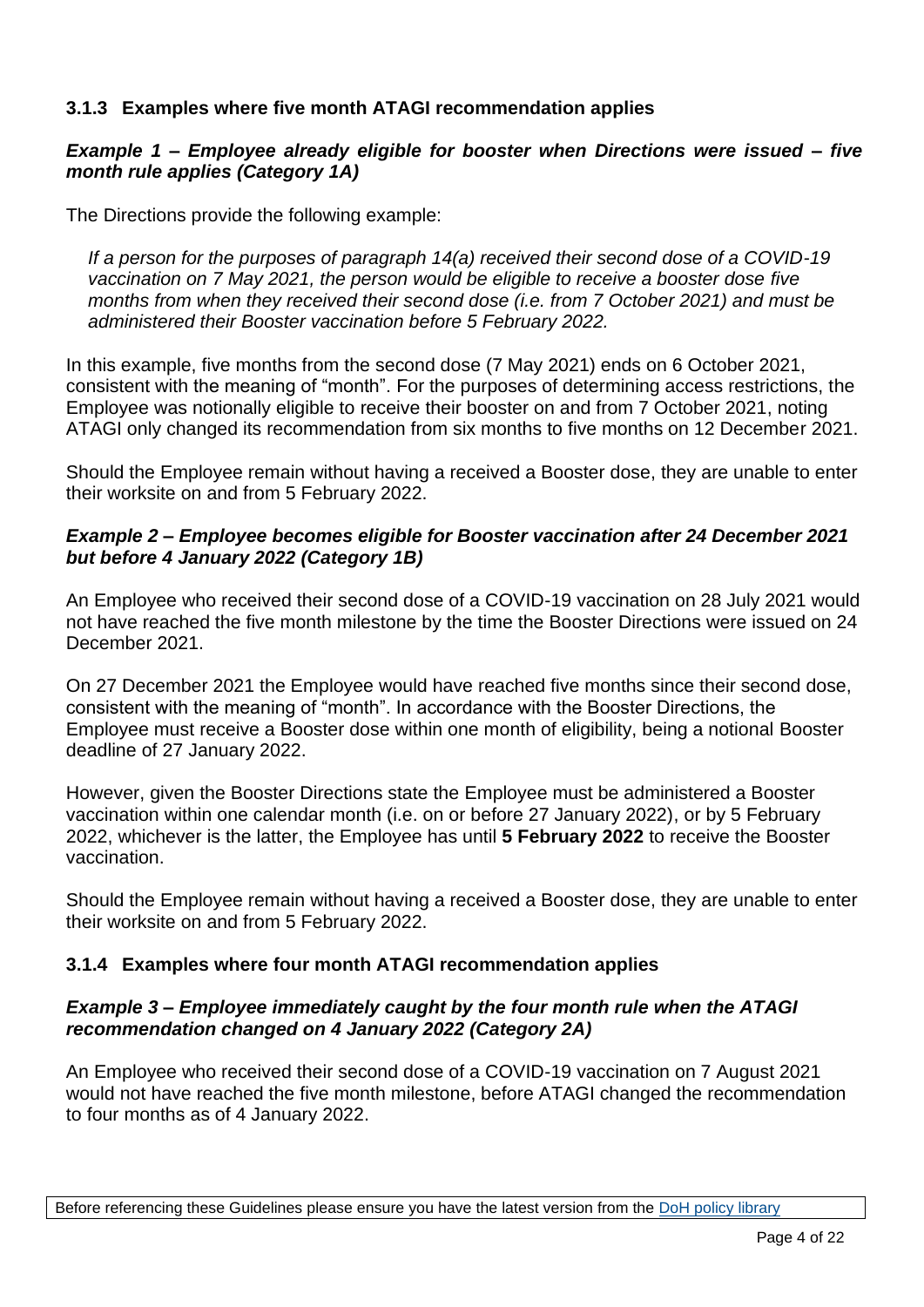While this Employee reached four months since their second dose on 6 December 2021, they were unable (i.e. ineligible) to actually receive a Booster dose until on or after 4 January 2022. In accordance with the Booster Directions, the Employee must receive a Booster dose within one month of eligibility, being a notional Booster deadline of 3 February 2022.

However, given the Booster Directions state the Employee must be administered a Booster vaccination within one calendar month (i.e. on or before 3 February 2022), or by 5 February 2022, whichever is the latter, the Employee has until **5 February 2022** to receive the Booster vaccination.

Should the Employee remain without having a received a Booster dose, they are unable to enter their worksite on and from 5 February 2022.

#### *Example 4 – Employee reaches eligibility under four month rule after 4 January 2022, but before 31 January 2022 (Category 2B)*

The Directions provide the following example:

*If a person for the purposes of paragraph 14(b) received their second dose of a COVID-19 vaccination on 7 September 2021, from 4 January 2022, the person will become eligible to receive a booster dose four months from when they received their second dose (i.e. from 7 January 2022) and must be administered their Booster vaccination by 7 February 2022 (i.e. one calendar month after becoming eligible). The date that this person must be administered their Booster vaccination does not change retrospectively to 7 January 2022 when the ATAGI recommendation changes on 31 January 2022 to 3 months from the date the person became fully vaccinated.*

In this example, five months from the second dose (7 September 2021) ends on 6 January 2022, consistent with the meaning of "month". The Employee is then eligible to have their booster on and from 7 January 2022, with a Booster deadline of 6 February 2022 (one month after becoming eligible).

Should the Employee remain without having a received a Booster dose, they are unable to enter their worksite on and from 7 February 2022.

#### **3.1.5 Examples where three month ATAGI recommendation applies**

#### *Example 5 - Employee immediately caught by the three month rule when the ATAGI recommendation changed on 31 January 2022 (Category 3A)*

An Employee who received their second dose of a COVID-19 vaccination on 2 October 2021 would not have reached the four month milestone, before ATAGI changed the recommendation to three months as of 31 January 2022.

While this Employee reached three months since their second dose on 1 January 2022, they were unable (i.e. ineligible) to actually receive a Booster dose until on or after 31 January 2022. In accordance with the Booster Directions, the Employee must receive a Booster dose within one month of eligibility, being a Booster deadline of 28 February 2022.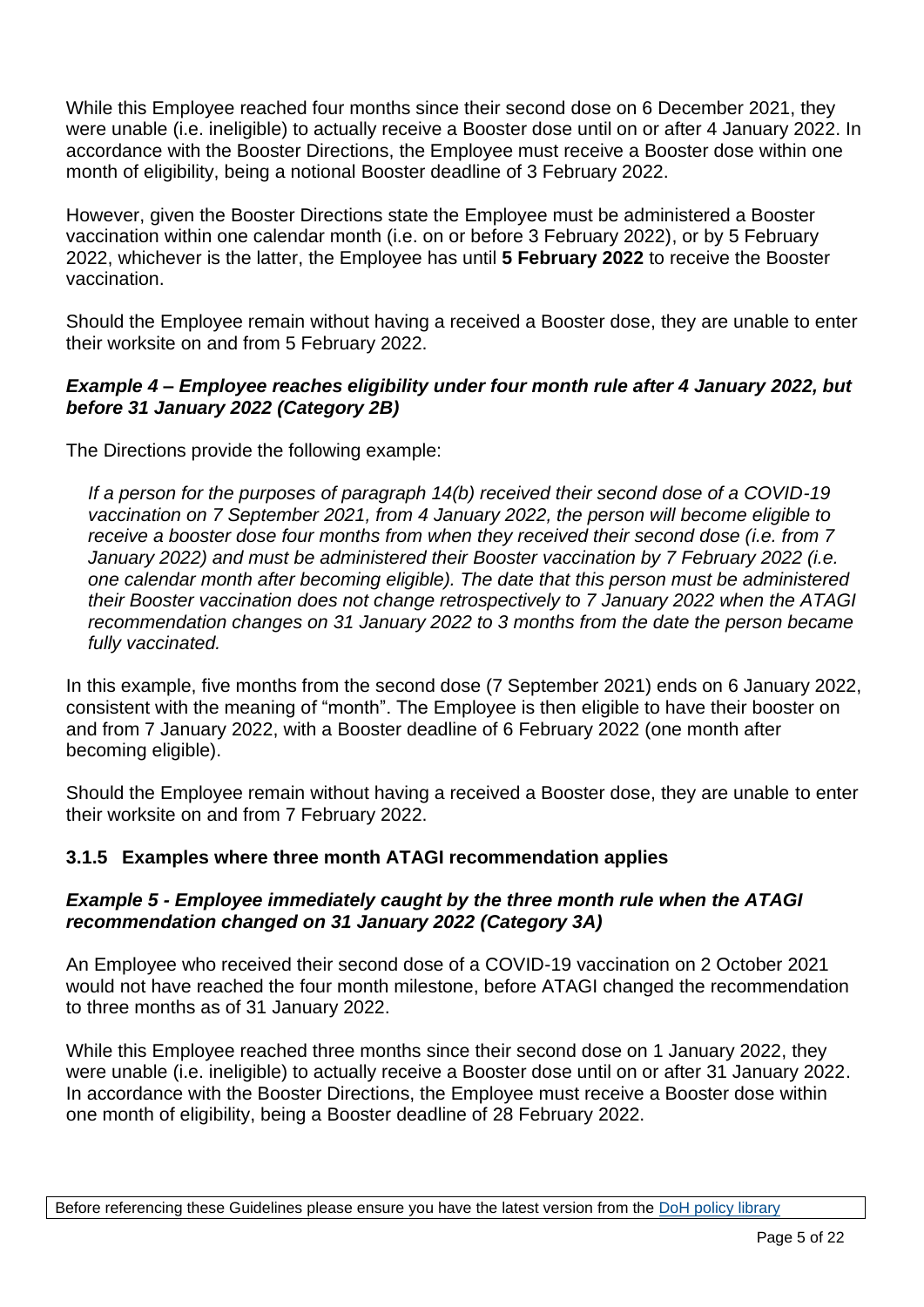Should the Employee remain without having a received a Booster dose, they are unable to enter their worksite on and from 1 March 2022.

#### *Example 6 - Employee reaches eligibility under three month rule on or after 31 January 2022*

An Employee receiving their second dose of a COVID-19 vaccination on 1 November 2021 will reach three months since that dose on 31 January 2022, the dates the rules change. Their Booster deadline is one month after that (28 February 2022). Access restrictions would then commence on 1 March 2022.

The Booster deadline for *all* Employees receiving a second dose on or after 1 November 2021 will be exactly four months after their second dose (i.e. three months post second dose plus a month to receive their Booster dose).

For example, an Employee who received their second dose on 2 November 2021 will have a Booster deadline of 3 March 2022 with access restrictions commencing from 2 March 2022, an Employee who received their second dose on 3 November 2021 will have a Booster deadline of 2 March 2022 with access restrictions commencing 3 March 2022, and so forth.

This will remain the case until ATAGI changes its recommendations.

#### **3.2 Employers to issue directive to Employees**

Pursuant to the Policy and Booster Directions, Employers must ensure compliance with the access restrictions provided for in the Booster Directions, and the requirement to be administered a Booster vaccination against COVID-19 provided for in the Policy.

It is recommended Employers issue a global directive by email to all Employees that it is a mandatory requirement to be administered a Booster vaccination against COVID-19 in accordance with the Policy, unless an exemption applies. This will constitute a Lawful Order.

Alternatively or in addition to the global directive, a Lawful Order may be issued on an individual basis at the Employer's discretion if deemed necessary in the circumstances, once it is established the Employee has not been administered a Booster vaccination, or no evidence of a Booster vaccination has been presented to the Employer (refer to sections 3.3 and 10 of these Guidelines).

The Lawful Order requires an Employee, in order to perform their duties and attend their worksite, to be administered a Booster vaccination against COVID-19.

An Employee who disobeys or disregards a Lawful Order may commit a Breach of discipline. Refer to section 4 of these Guidelines for information regarding non-compliance and disciplinary proceedings.

A link to a *Template – Global Directive (Lawful Order) – Booster vaccination* is available in the Resources at section 13 of these Guidelines. The same wording can be adopted when issuing a Lawful Order to an individual Employee.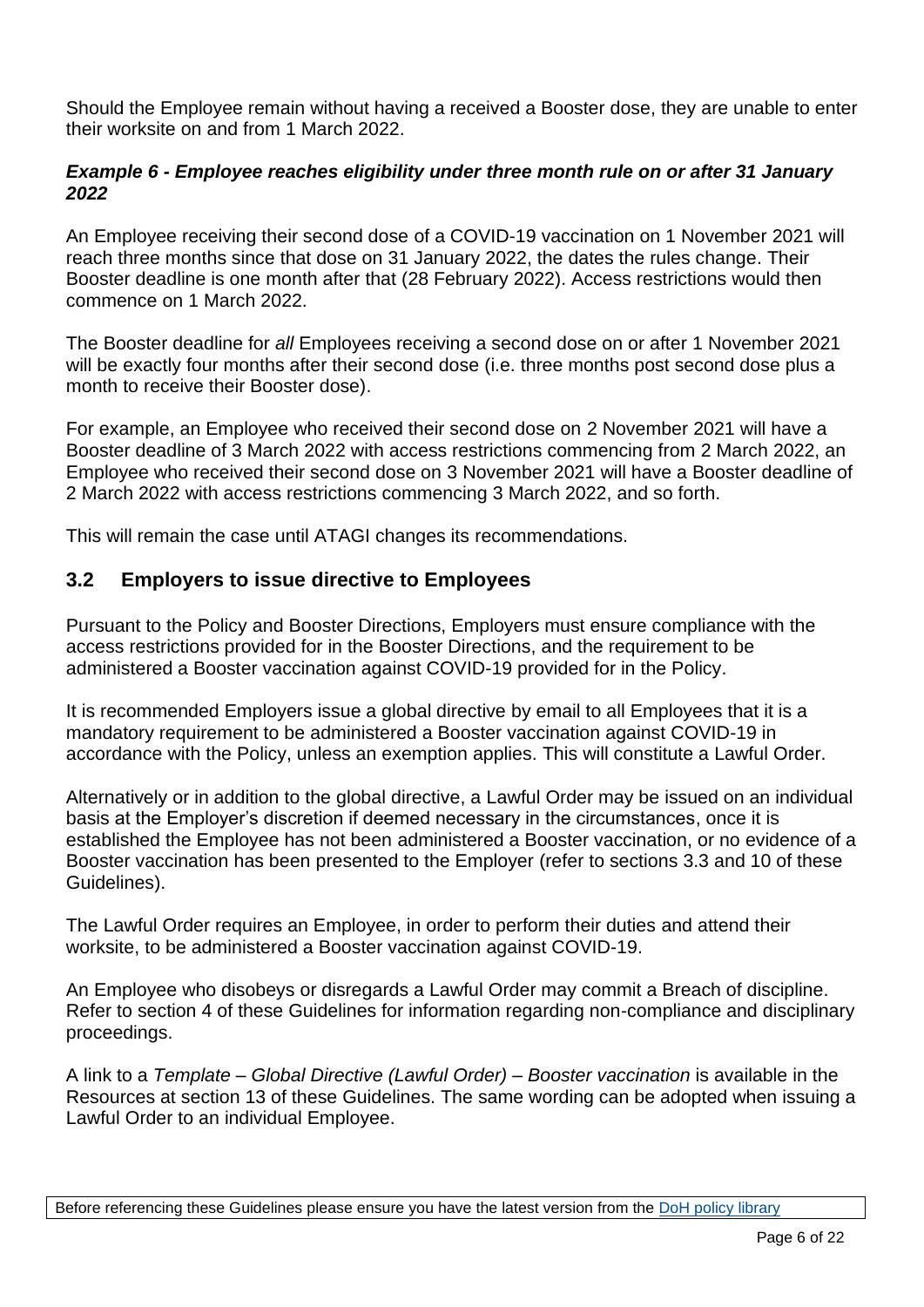### **3.3 Employers to determine level of compliance with the Policy**

In accordance with the requirements of the Policy, Employers must determine which Employees have, or have not, been administered a Booster vaccination in order to determine their Booster vaccination status. Refer to section 10 of these Guidelines for information on evidence of Booster vaccination.

Where an Employer is unable to ascertain an Employee's Booster vaccination status, the Employer may write to the relevant Employee requesting evidence of Booster vaccination or evidence they are an Exempt person. Employers may provide Employees with a specific date by which to provide the applicable evidence.

The evidence provided will be for the purposes of determining:

- an Employee's ability to enter or remain at a Health care facility and/or Residential aged care facility in accordance with the Booster Directions; and
- an Employee's compliance with the requirement to be administered a Booster vaccination in accordance with the Policy.

Refer to the Resources at section 13 of these Guidelines for relevant templates:

- *Template – Request to provide evidence of vaccination – Booster vaccination*.
- *Template – Notice to Employees of requirement to be administered a Booster vaccination.*

Whether both sets of correspondence are required will depend on the circumstances of each case. The templates provide advance notice that if an Employee does not receive a Booster vaccination by the individual's Booster deadline, the Employee will be restricted from accessing their place of work in accordance with section 4.1 of these Guidelines.

#### **4. Non-compliance with the requirement to be administered a Booster vaccination**

#### **4.1 Access Restriction Period**

An Employee who has not been administered a Booster vaccination by the Booster deadline set out in section 3.1 of these Guidelines must not access their workplace, unless they are an Exempt person.

An Employee unable to attend work due to not having been administered a Booster vaccination is not entitled to be paid for the period of time they remain having not received a Booster vaccination, consistent with the No work - No pay Principle.

This Access Restriction Period (ARP) will remain in place while the Employee remains noncompliant with the Booster vaccination requirements. This may mean an Employee can no longer perform their role, potentially putting their employment at risk.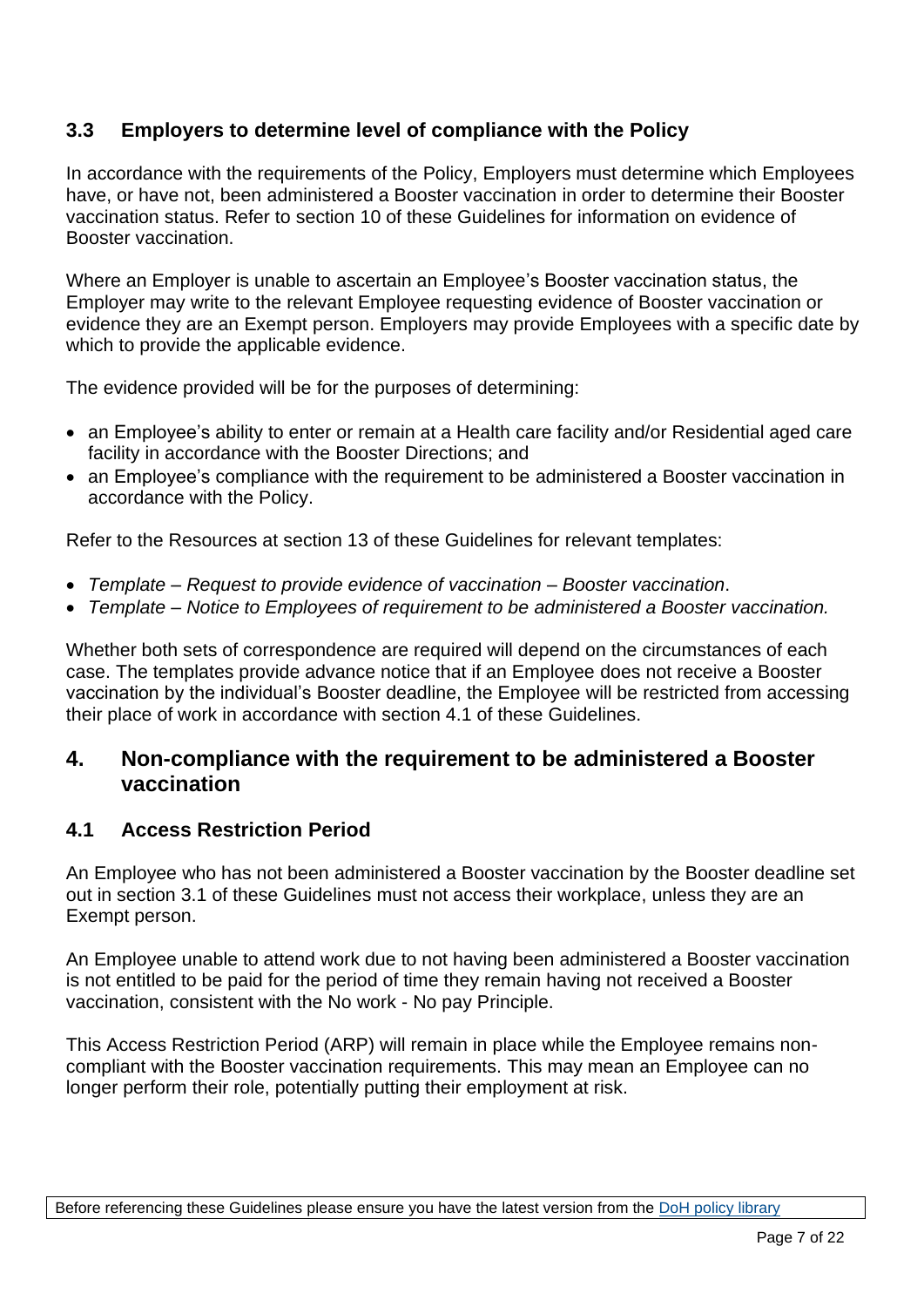For the first two weeks of the ARP the Employer will not commence a discipline process. If at the conclusion of the two week period the Employee has not been administered a Booster vaccination, the ARP continues and the Employer may commence a disciplinary process.

An Employee may apply for an appropriate form of leave (e.g. accrued annual leave or long service leave) during the ARP in accordance with their Industrial Instrument. Leave applications will be considered on a case by case basis, taking into consideration operational and workforce requirements. Leave approvals should not exceed two weeks.

An Employee may also apply for a Temporary exemption as outlined at section 11 of these Guidelines . If the exemption is approved, the Employee can access the Health care facility and/or Residential aged care facility subject to the terms and conditions of the Temporary exemption.

If an Employee is administered a Booster vaccination after the ARP commences, and provides evidence of their Booster vaccination, they may be required to return to the workplace immediately.

In the event the Employer has approved leave during the ARP, the leave may be cancelled and the Employee required to return to work, subject to the terms of the relevant Industrial Instrument and consideration of the Employee's circumstances.

Employees should be advised in advance that the ARP will commence and the date on which it will commence, in the event the Employee remains without having received a Booster vaccination. The template correspondence outlined in section 3.3 of these Guidelines provides advance notice of the commencement of the ARP. If required, further notification can be issued using the *Template – Notification to Employee of commencement of ARP – Booster vaccination,* available in the Resources at section 13 of these Guidelines.

The process map at section 5 of these Guidelines provides further guidance on the operation of the ARP.

### **4.2 Discipline**

After the first two weeks of the ARP has passed, the Employer may initiate disciplinary proceedings in accordance with the Discipline Policy and Procedures.

Any decision to initiate disciplinary proceedings, and subsequent disciplinary outcomes, will be considered on a case by case basis and compliant with the Discipline Policy and Procedures. Given the access restrictions provided for by the Booster Directions, termination of employment is a potential outcome for instances of non-compliance.

The No work - No pay Principle will continue to apply during the course of any disciplinary process therefore a decision to suspend with or without pay during the disciplinary process is not required.

Employees who have not been administered a Booster vaccination will remain unable to access the Health care facility and/or Residential aged care facility, unless they attend that facility solely as a patient or visitor.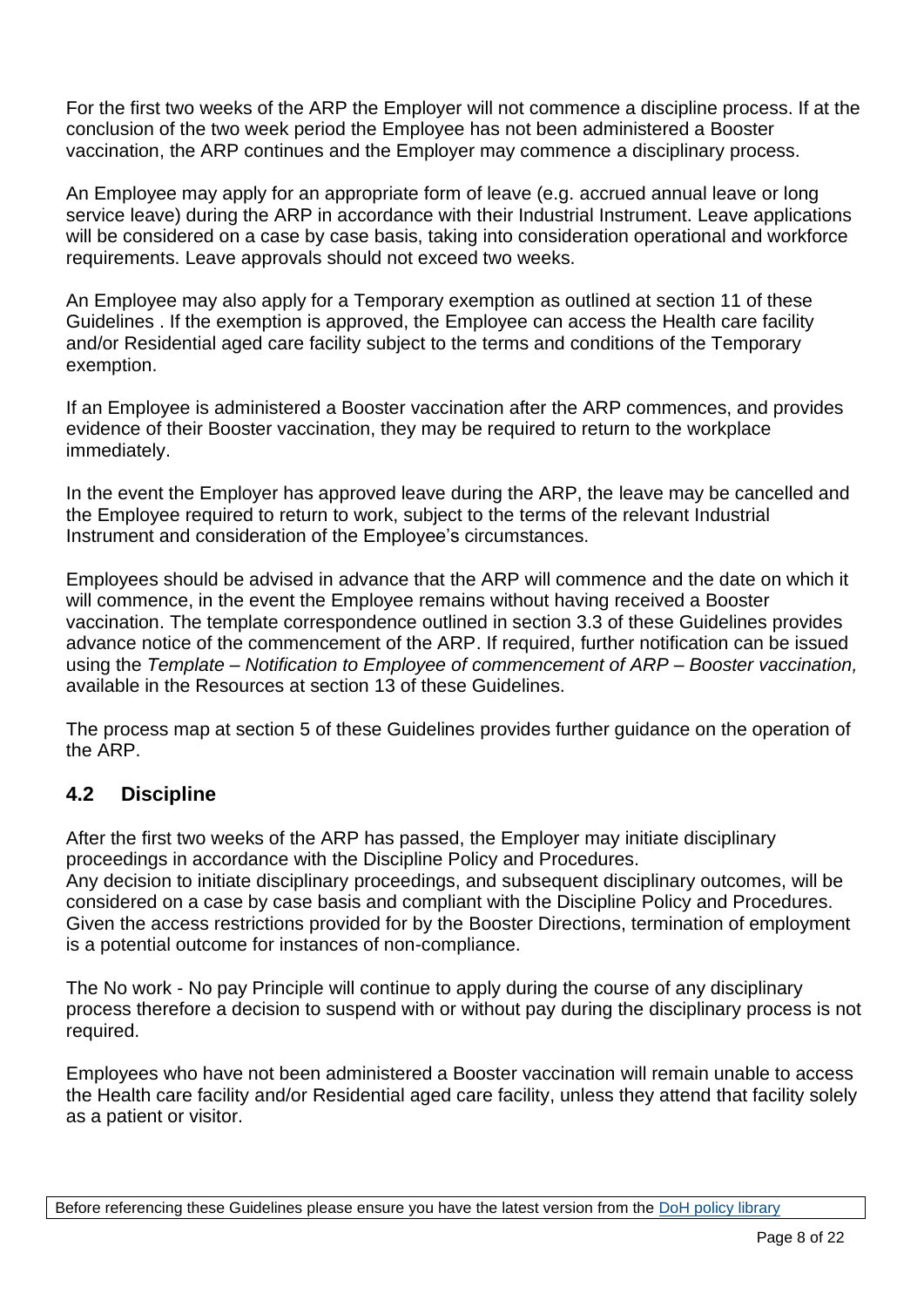If an Employer approves a period(s) of leave during a disciplinary process, each approval should be limited to a period of two weeks, subject to the provisions of the relevant Industrial Instrument.

Nothing in sections 4.1 and 4.2 of these Guidelines prevents an Employer deferring initiation of disciplinary proceedings.

The process map at section 5 of these Guidelines sets out the processes and timeframes for managing Employees who refuse or are yet to comply with the mandatory Booster vaccination requirement.

## **5. Management of Employees who have not received a Booster vaccination**

Each step of the approach to management of Employees who have not been administered a Booster vaccination within their required timeframe is outlined in **Table 2** below.

| <b>Step</b> | <b>Action</b>                                                                                                                                                                                                                                                                                                                                                                                                              | <b>Section</b> |
|-------------|----------------------------------------------------------------------------------------------------------------------------------------------------------------------------------------------------------------------------------------------------------------------------------------------------------------------------------------------------------------------------------------------------------------------------|----------------|
| Step 1      | Employer to ensure Employees are aware of the requirement to be<br>administered a COVID-19 Booster vaccination through issuing a<br>Global Directive (Lawful Order)* to all Employees.<br>* The Employer may defer the global directive to a later step and/ or<br>issue Lawful Orders on an individual basis.                                                                                                             | 3.2 & 3.3      |
| Step 2      | Employer may issue an Employee with Request to provide evidence<br>of vaccination – Booster vaccination and/or Notice to Employees of<br>requirement to be administered a Booster vaccination, where<br>applicable.                                                                                                                                                                                                        | 3.3            |
| Step 3      | ARP applies on and from the date by which an individual Employee<br>must have received their Booster vaccination. Employees are<br>restricted from entering the Health care facility and/or Residential<br>aged care facility, unless exempt.<br>Apply No work - No pay Principle for the ARP. This may be substituted<br>with approved leave.<br>Issue Notification to Employee of commencement of ARP where<br>required. | 3.1 & 8.4.1    |
| Step 4      | After two weeks of ARP, the Employer may initiate disciplinary<br>process on a case by case basis, consistent with the Discipline Policy<br>and Procedures.                                                                                                                                                                                                                                                                | 4.2            |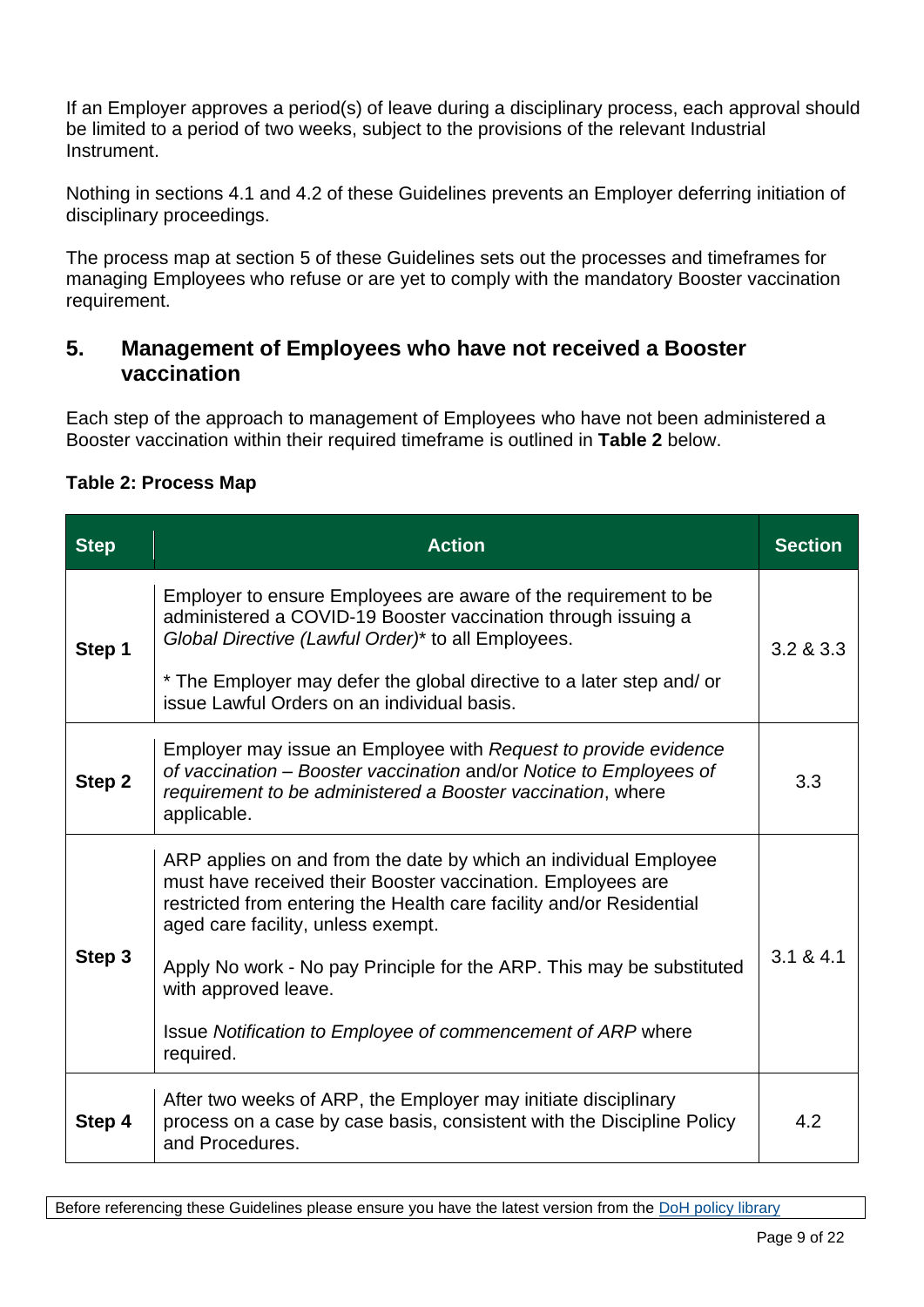|        | Employees are to be provided a letter of allegation and given at least<br>one week to provide a response.<br>Subject to the response received to the letter of allegation, Employees<br>are then to be provided a letter of intended outcome and given at least<br>one week to provide a response. |     |
|--------|----------------------------------------------------------------------------------------------------------------------------------------------------------------------------------------------------------------------------------------------------------------------------------------------------|-----|
| Step 5 | Completion of the disciplinary process, with potential outcomes<br>including penalties up to and including termination of employment.<br>Employees to be advised through a letter of outcome.                                                                                                      | 4.2 |

#### **Table 3: Additional temporary considerations**

| <b>Additional temporary considerations</b> |                                                                                                                                 |   |  |
|--------------------------------------------|---------------------------------------------------------------------------------------------------------------------------------|---|--|
| Any<br>step                                | The additional temporary considerations outlined at section 6 of these<br>Guidelines can be considered on a case by case basis. | 6 |  |

# **6. Additional temporary considerations**

The maintenance of safe staffing levels and other workforce needs may require the Employer to consider temporary arrangements for Employees who have not been administered a Booster vaccination, in lieu of triggering the ARP and/or disciplinary proceedings. Given the duration of the Public Health State of Emergency as declared under the *Public Health Act 2016* (WA) is currently unknown, the following alternatives may be considered for implementation on a temporary basis only.

Employers should take the following into account when making decisions around the management of Employees who have not been administered a Booster vaccination. These considerations include, but are not limited to:

- skill and experience mix of the workforce;
- operational requirements;
- safe staffing levels and patient safety;
- workload:
- workforce shortages and ability to attract Employees;
- leave liability; and
- fairness and equity for Employees.

Decisions regarding the below are to occur on a case by case basis.

### **6.1 Working remotely**

Employers may use their discretion to facilitate remote working arrangements on an interim basis and where operationally viable. This option will only be available for Employees who have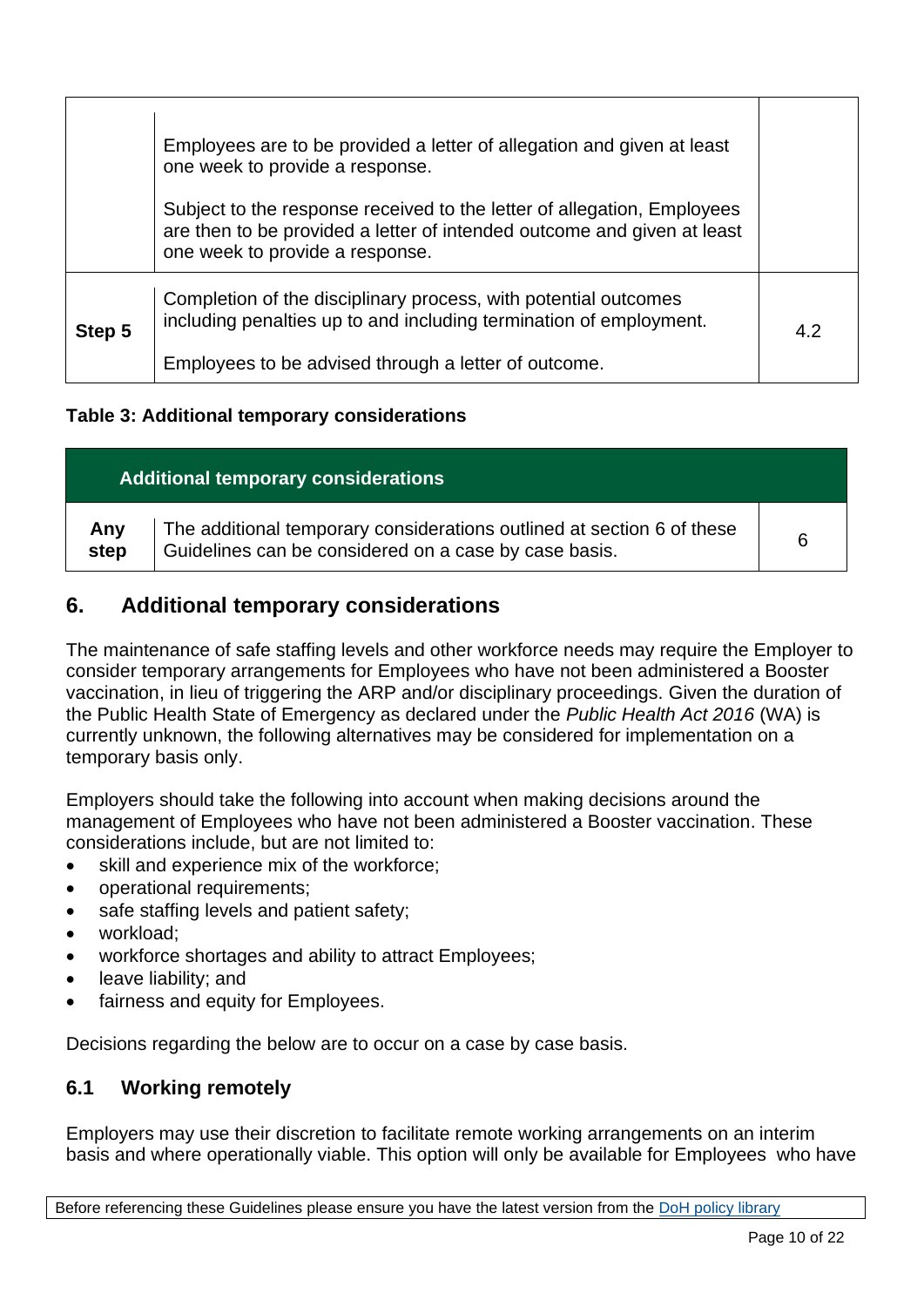access to the required technology and/or appropriate equipment and can perform their duties remotely. Decisions should be consistent with applicable Employer policies.

#### **6.2 Access to accrued leave**

An Employee may request to access accrued leave entitlements including annual leave, long service leave, accrued days off or time off in lieu, consistent with requirements in the relevant Industrial Instrument.

Approved leave may be taken during the ARP, including during a disciplinary process, for a maximum of two weeks per approval, during which the No work - No pay Principle would otherwise apply as outlined at section 4.1 of these Guidelines.

Where pregnant Employees raise concerns in relation to complying with the Booster Directions, an Employer should discuss options with the Employee such as bringing forward their period of maternity or parental leave.

#### **6.3 Adjustment of timeframes**

In addition to the information above, Employers must consider adjusting timeframes in relation to Lawful Orders, the ARP and commencement of disciplinary proceedings, where Employees are absent on leave.

### **7. Employees on secondment or leave**

#### **7.1 Employees on secondment**

Employers will advise Employees who are temporarily seconded outside the WA health system of the requirement to be administered a Booster vaccination under the Policy and Booster Directions. Sufficient information should be provided so that Employees fully understand the requirements and what they must do to comply in order to return to work for their Employer once the secondment arrangement ends. This communication should occur sufficiently in advance of the Employee's scheduled return to their role within the WA health system to enable Employees to be administered a Booster vaccination as required under the timeframes outlined at section 3.1 of these Guidelines, by the time they return.

### **7.2 Employees on leave**

Employers will advise Employees who are on a period of leave or who have an existing leave booking that will extend beyond the time by which they will be required to receive a Booster vaccination of the requirements under the Policy and Booster Directions. Sufficient information should be provided so that Employees fully understand the requirements and what they must do to comply in order to return to work. This communication should occur sufficiently in advance of the Employee's scheduled return from leave to enable Employees to be administered a Booster vaccination as required under the timeframes outlined at section 3.1 of these Guidelines, by the time they return. Any Employee requests to extend existing leave or for further periods of leave should be considered in accordance with section 6.2 of these Guidelines.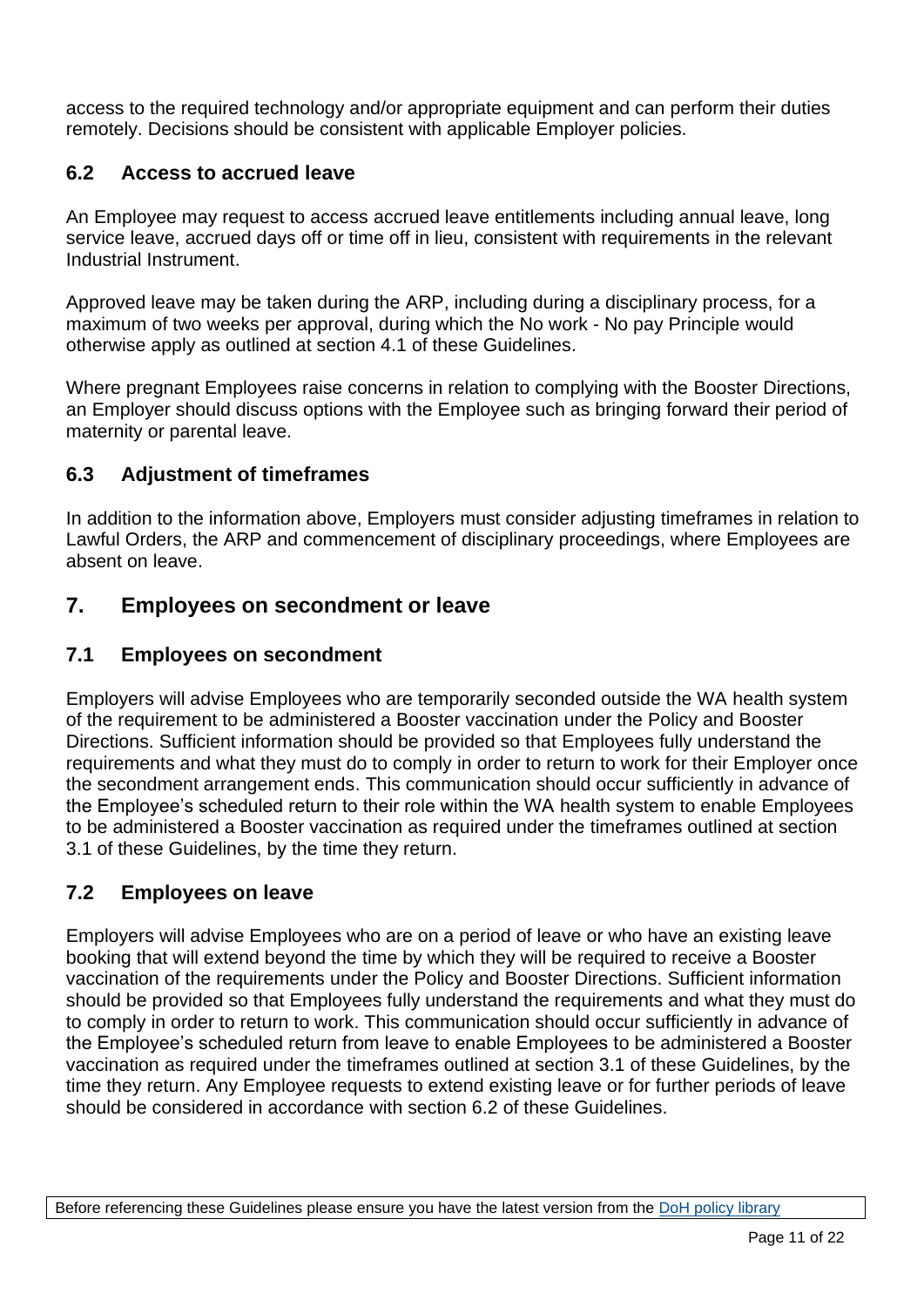# **8. New Employees**

Employees who commence employment in a Health care facility and/or Residential aged care facility after the relevant date outlined in the Health Worker Directions or Aged Care Worker Directions, must provide evidence of being Vaccinated against COVID-19 (or evidence of being an Exempt person) before they commence employment.

Where relevant, new Employees must also provide proof of having been administered a Booster vaccination, subject to the person's eligibility for a Booster dose and the timeframes prescribed at section 3.1 of these Guidelines.

Pre-employment screening processes include consideration of new Employees' COVID-19 vaccination and Booster vaccination status.

# **9. Access to vaccinations**

Employers may provide priority access to COVID-19 Booster vaccinations for Employees, where practicable, in order to facilitate compliance with the Booster Directions and Policy. Employees having difficulty accessing a Booster vaccination within the Booster deadlines prescribed at section 3.1 of these Guidelines should advise their line manager immediately.

Employees seeking to receive a COVID-19 Booster vaccination during work hours must request line manager approval in advance and will be allowed reasonable paid time off during work time to receive a vaccination.

While Employers are not obliged to release casual Employees during work time to be administered a Booster vaccination, Employers should consider requests on a case by case basis, with the aim of maximising vaccination uptake within the workforce.

Employees who experience an adverse reaction to a COVID-19 vaccination and are unable to attend work can access COVID-19 leave under [Government Sector Labour Relations Circular](https://www.commerce.wa.gov.au/labour-relations/circulars-departments-and-organisations)  [6/2020](https://www.commerce.wa.gov.au/labour-relations/circulars-departments-and-organisations) if they do not have any personal or sick leave entitlements. This includes casual employees.

# **10. Evidence of vaccination**

As outlined at section 3.2 of these Guidelines, Employers will implement procedures at the local level to determine the scope of Booster vaccination coverage for their workforce in order to determine each Employee's Booster vaccination status. Employers are to determine the date by which evidence of Booster vaccination is required and refer also to information regarding Lawful Orders at section 3.2 of these Guidelines. Where evidence of Booster vaccination is requested, Employees are required to provide such evidence as soon as practicable.

Evidence must be a form of evidence of COVID-19 vaccination approved by the Chief Health Officer. Information regarding evidence of vaccination approved by the Chief Health Officer is available on the [WA Government website.](https://www.wa.gov.au/government/publications/chief-health-officer-approved-form-of-evidence-of-covid-19-vaccination-under-each-of-the-restrictions-access-directions-given-under-the-public-health-act-2016-wa-respect-of)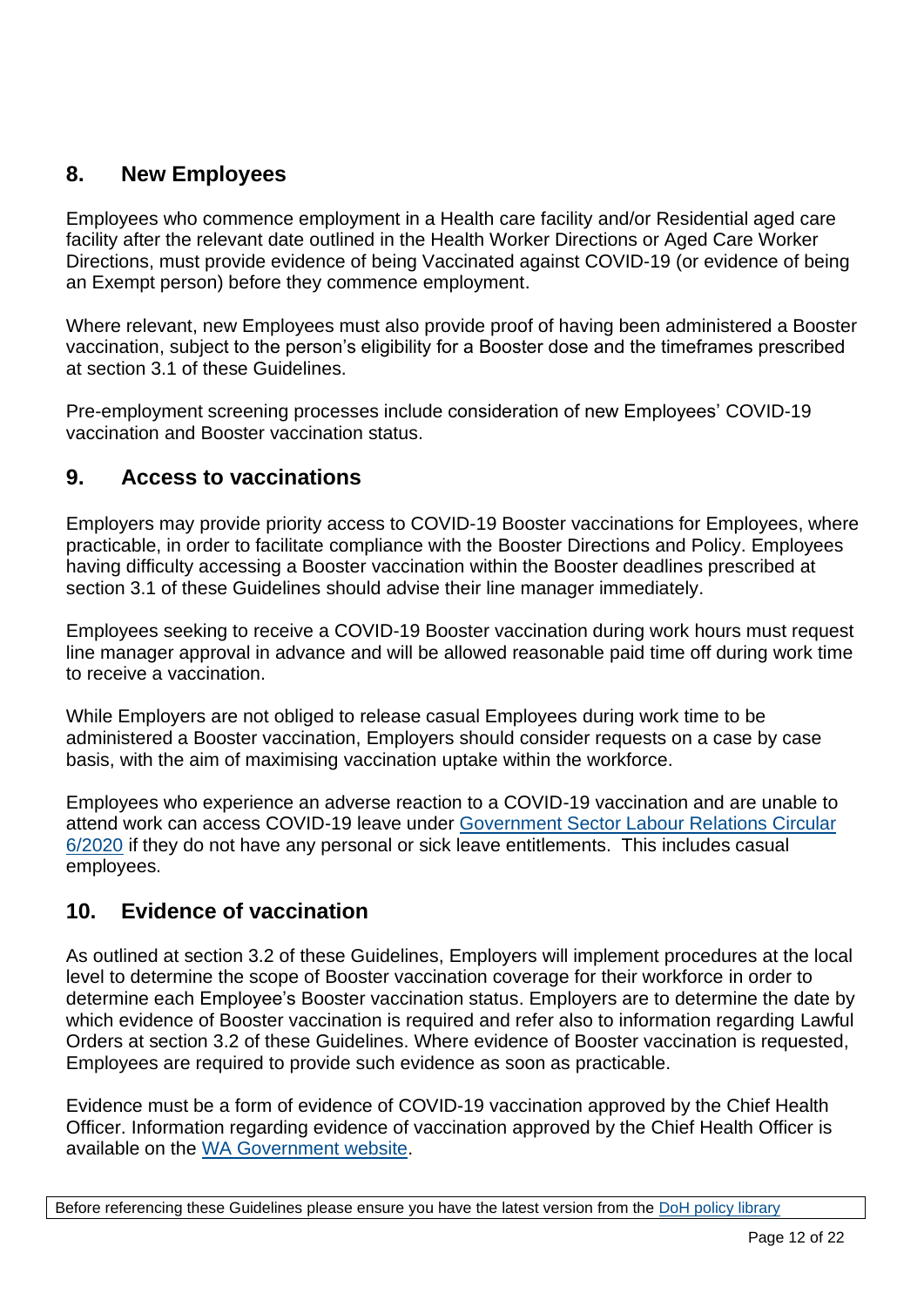An Employee who provides evidence of Booster vaccination, or evidence they are an Exempt person, subsequent to the relevant date in Booster Directions will be permitted to enter the Health care facility and/or Residential aged care facility.

Further information is also included in the [Frequently Asked Questions](https://ww2.health.wa.gov.au/Articles/A_E/Coronavirus/COVID19%20vaccination%20program/Directions-for-healthcare-and-health-support-workers) for the Health Worker **Directions** 

# **11. Exemptions**

# **11.1 Exempt persons**

The Booster Directions provide for exemptions to the access restrictions, for example a Medical Exemption or a Temporary exemption. An Exempt person will not be required to comply with the mandatory Booster vaccination requirement as outlined in the Policy, for the period of the exemption.

Exemptions may be permanent or temporary. If an Employee is an Exempt person, they are required to comply with the terms and conditions of any exemption.

Temporary exemptions may only be issued by the Chief Health Officer, or a person authorised by the Chief Health Officer to issue an exemption.

Exemptions will only be issued by the Chief Health Officer in exceptional circumstances. The Chief Health Officer has issued guidance on the circumstances when exemptions may be granted.

Information regarding applying for an exemption is available from the [WA Government website](https://www.wa.gov.au/government/document-collections/covid-19-coronavirus-mandatory-vaccination) and [Australian Government website.](https://www.servicesaustralia.gov.au/individuals/topics/immunisation-medical-exemptions/40531) Further information is also included in the [Frequently Asked](https://ww2.health.wa.gov.au/Articles/A_E/Coronavirus/COVID19%20vaccination%20program/Directions-for-healthcare-and-health-support-workers)  [Questions](https://ww2.health.wa.gov.au/Articles/A_E/Coronavirus/COVID19%20vaccination%20program/Directions-for-healthcare-and-health-support-workers) for the Health Worker Directions.

### **11.2 Managing Employees with an exemption**

The Booster Directions provide that an Exempt person can access their workplace. Therefore, the steps below may only need to be considered where the level of risk to the Employee, patients and visitors renders such a response appropriate in the circumstances. As the risk of transmission and severe disease remains present for Employees with an exemption to varying degrees, these Employees should discuss their circumstances with their Employer.

The course of action taken by an Employer should be proportionate to the level of risk posed to the Employee, patients and visitors, taking into consideration the reason for the Employee's exemption, whether the exemption is permanent or temporary, the level of risk posed by their workplace and the extent of community spread of COVID-19 at the time.

For example, where practicable, the Employer may take the following steps for Employees with an exemption:

• requiring an Employee to wear additional personal protective equipment to further protect them from infection or transmission to others;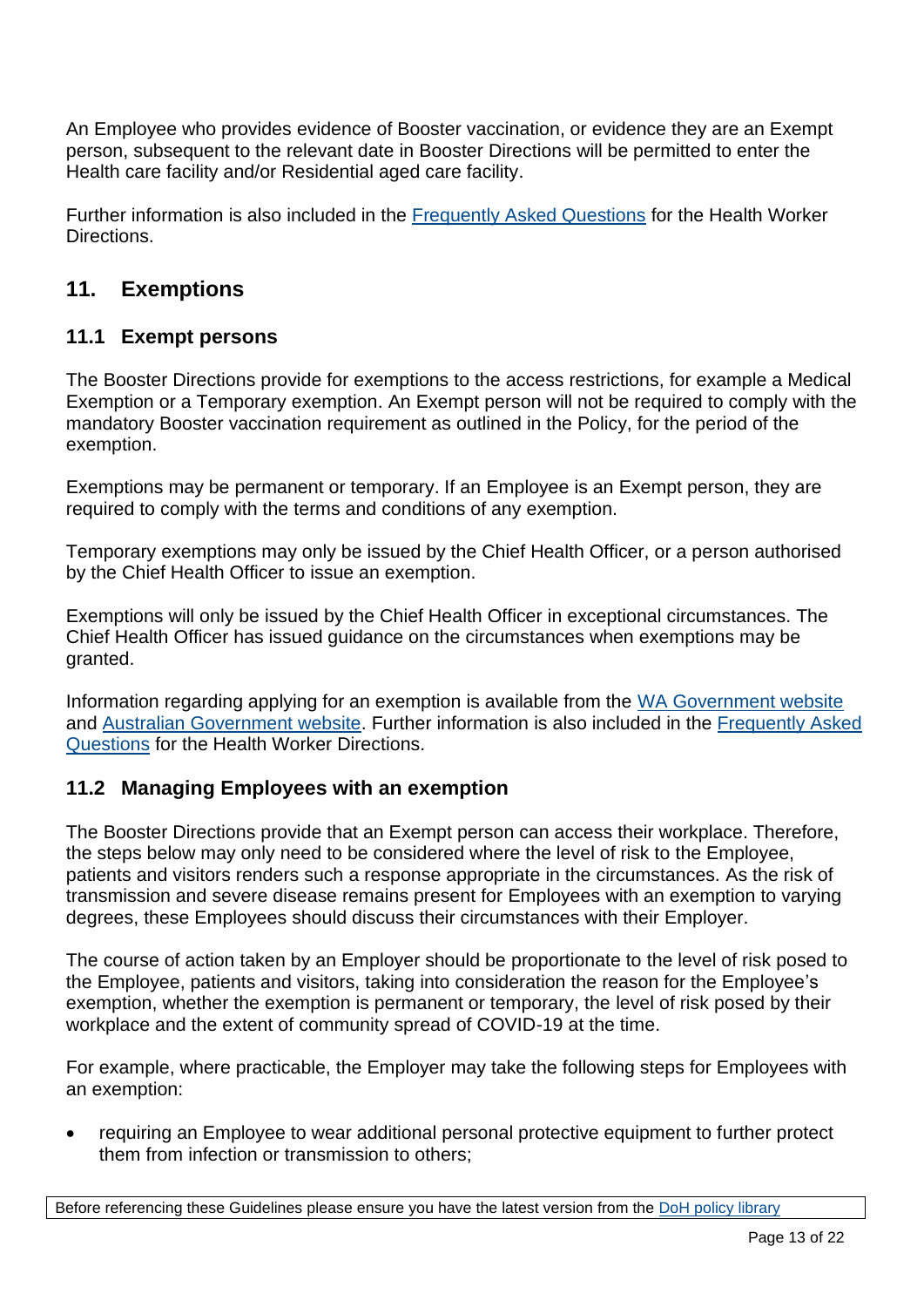- temporary deployment to work in areas with a lower risk;
- requiring an Employee to perform other duties consistent with their contract of employment;
- allowing an Employee to work remotely on a temporary basis.

Further directions relating to COVID-19 and other requirements under the *Public Health Act 2016* (WA) may be subsequently issued by an authorised public health officer or emergency officer.

# **12. Further information**

- [ATAGI statement on the Omicron variant and timing of COVID-19 booster vaccination](https://www.health.gov.au/news/atagi-statement-on-the-omicron-variant-and-timing-of-covid-19-booster-vaccination)
- [Australia's COVID-19 vaccine and treatment strategy](https://www.health.gov.au/resources/publications/australias-covid-19-vaccine-and-treatment-strategy)
- Australia's COVID-19 vaccine national roll-out [strategy](https://www.health.gov.au/resources/publications/covid-19-vaccination-australias-covid-19-vaccine-national-roll-out-strategy)
- Booster Vaccination [\(Restrictions on Access\) Directions](https://www.wa.gov.au/government/publications/booster-vaccination-restrictions-access-directions-no2)
- [MP 0153/21 COVID-19 Mandatory Vaccination and Vaccination Program Policy](https://ww2.health.wa.gov.au/About-us/Policy-frameworks/Public-Health/Mandatory-requirements/Communicable-Disease-Control/Immunisation/COVID-19--Vaccination-Program-Policy)
- COVID-19 Mandatory Vaccination [Employee Restrictions on Access to Health Care](https://ww2.health.wa.gov.au/~/media/Corp/Policy-Frameworks/Public-Health/COVID-19-Mandatory-Vaccination-and-Vaccination-Program-Policy/Supporting-Information/COVID-19-Mandatory-Vaccination-Employee-Restrictions-on-Access-to-HCF-Guidelines.pdf)  Facilities – [Guidelines](https://ww2.health.wa.gov.au/~/media/Corp/Policy-Frameworks/Public-Health/COVID-19-Mandatory-Vaccination-and-Vaccination-Program-Policy/Supporting-Information/COVID-19-Mandatory-Vaccination-Employee-Restrictions-on-Access-to-HCF-Guidelines.pdf)
- COVID-19 Mandatory Vaccination [Employee Restrictions on Access to Residential Aged](https://ww2.health.wa.gov.au/~/media/Corp/Policy-Frameworks/Public-Health/COVID-19-Mandatory-Vaccination-and-Vaccination-Program-Policy/Supporting-Information/COVID-19-Mandatory-Vaccination-Employees-Restrictions-on-Access-to-RACF-Guidelines.pdf)  [Care Facilities –](https://ww2.health.wa.gov.au/~/media/Corp/Policy-Frameworks/Public-Health/COVID-19-Mandatory-Vaccination-and-Vaccination-Program-Policy/Supporting-Information/COVID-19-Mandatory-Vaccination-Employees-Restrictions-on-Access-to-RACF-Guidelines.pdf) Guidelines
- [Direction for healthcare and health support workers –](https://ww2.health.wa.gov.au/Articles/A_E/Coronavirus/COVID19-vaccination-program/Directions-for-healthcare-and-health-support-workers/FAQ) Frequently Asked Questions
- MP 0127/20 [Discipline Policy](https://ww2.health.wa.gov.au/About-us/Policy-frameworks/Integrity/Mandatory-requirements/Discipline-Policy)
- *[Health Services Act 2016](https://www.legislation.wa.gov.au/legislation/statutes.nsf/law_a147107.html)* (WA)
- [Health Worker \(Restrictions on Access\) Directions](https://www.wa.gov.au/government/publications/health-worker-restrictions-access-directions-no-2) (No 3)
- [Residential Aged Care Facility Worker Access Directions \(No 4\)](https://www.wa.gov.au/government/publications/residential-aged-care-facility-worker-access-directions-no-4)
- *[Public Health Act](https://www.legislation.wa.gov.au/legislation/statutes.nsf/law_a147114.html) 2016* (WA)
- *[Public Sector Management Act 1994](https://www.legislation.wa.gov.au/legislation/statutes.nsf/law_a647.html)* (WA)

### **13. Resources**

Resources and templates are available on the [Industrial Relations Supplementary Information](https://ww2.health.wa.gov.au/Articles/F_I/Industrial-Relations-Supplementary-Information)  [website:](https://ww2.health.wa.gov.au/Articles/F_I/Industrial-Relations-Supplementary-Information)

- Template Global Directive (Lawful Order) Booster vaccination
- Template Request to provide evidence of vaccination Booster vaccination
- Template Notice to Employees of requirement to be administered Booster vaccination
- Template Notification to Employee of commencement of ARP Booster vaccination

# **14. Definitions**

The following definitions are relevant to these Guidelines.

Definitions contained in any replacement Health Worker Directions, Aged Care Worker Directions or Booster Directions will prevail over the definitions below to the extent of any inconsistency.

**Term Definition**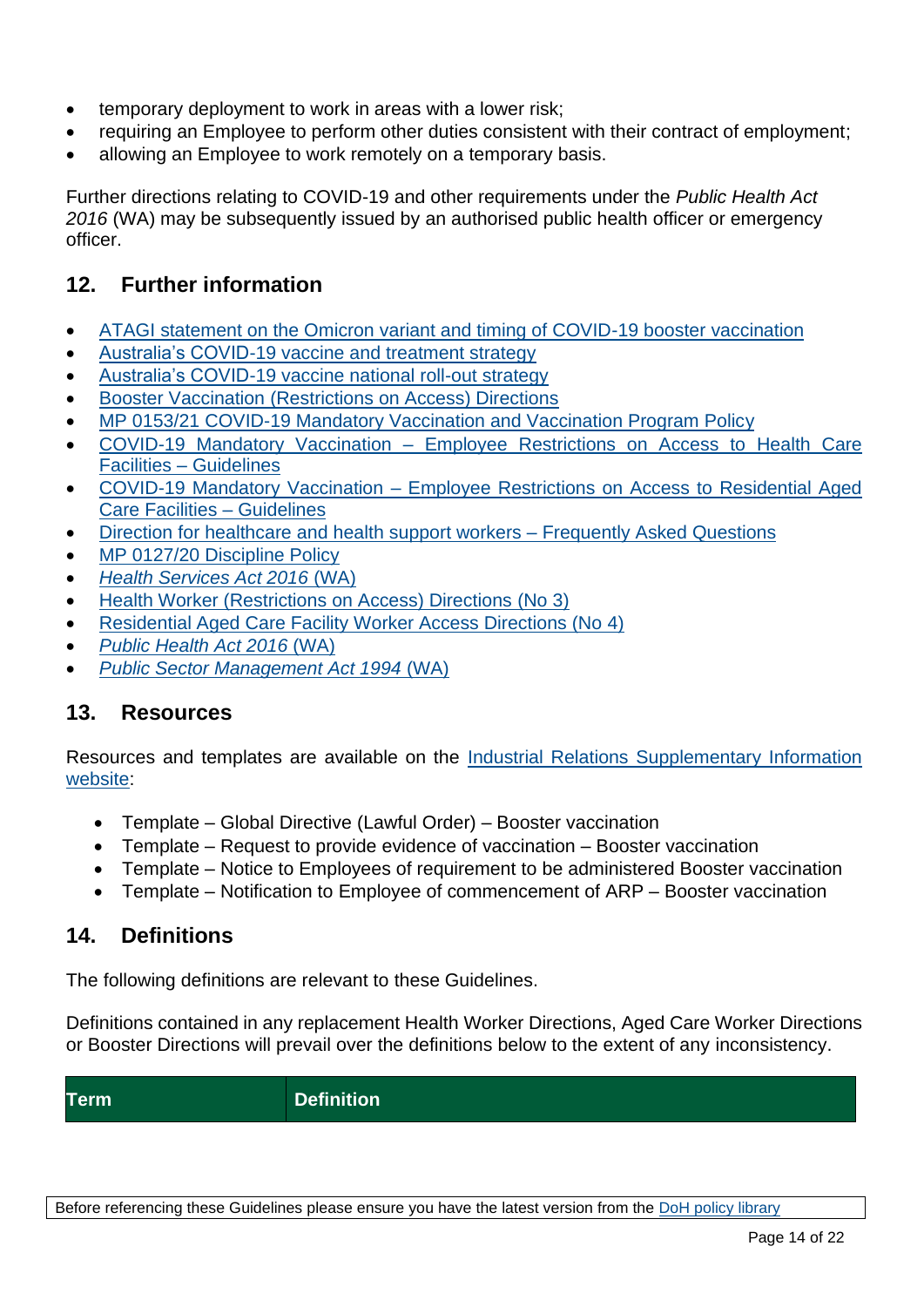| <b>Booster deadline</b>                           | Booster deadline means the last calendar day on which an<br>Employee may receive a Booster dose to comply with the Booster<br>Directions, before access restrictions commence the next day.                                                        |  |  |
|---------------------------------------------------|----------------------------------------------------------------------------------------------------------------------------------------------------------------------------------------------------------------------------------------------------|--|--|
| <b>Booster dose</b>                               | Booster dose has the same meaning as Booster vaccination.                                                                                                                                                                                          |  |  |
| <b>Booster vaccination</b>                        | Booster vaccination means a Booster dose of a COVID-19<br>vaccine registered by the Therapeutic Goods Administration and<br>recommended for use as a single Booster dose by ATAGI.                                                                 |  |  |
| <b>Booster vaccination</b>                        | Booster vaccination requirements has the same meaning as<br>prescribed in the Booster Directions.                                                                                                                                                  |  |  |
| requirements                                      | These requirements are outlined at section 3.1 of these<br>Guidelines.                                                                                                                                                                             |  |  |
| <b>Booster vaccination</b><br>status              | Booster vaccination status means whether an Employee has<br>complied with the Booster vaccination requirements or whether<br>they are an Exempt person.                                                                                            |  |  |
| <b>Breach of discipline</b>                       | Breach of discipline means an act or omission committed by an<br>Employee as defined at section 161 of the Health Services Act<br>2016 (WA) and section 80 of the Public Sector Management Act<br>1994 (WA).                                       |  |  |
| <b>Contracted health</b><br>entity                | A non-government entity that provides health services under a<br>contract or other agreement entered into with the Department<br>CEO on behalf of the State, a health service provider or the<br>Minister.                                         |  |  |
| <b>COVID-19 vaccination</b>                       | <b>COVID-19 vaccination</b> means a COVID-19 vaccination registered<br>by the Therapeutic Goods Administration, which for the purposes<br>of these Guidelines does not include a Booster dose.                                                     |  |  |
| <b>Discipline Policy and</b><br><b>Procedures</b> | <b>Discipline Policy and Procedures means:</b>                                                                                                                                                                                                     |  |  |
|                                                   | Discipline Policy - MP 0127/20;<br>$\bullet$<br>Employer policies and procedures;<br><b>Commissioner's Instructions:</b><br>$\bullet$<br>Public Sector Management Act 1994 (WA) Part 5; and<br>$\bullet$<br>Health Services Act 2016 (WA) Part 11; |  |  |
|                                                   | as applicable in the circumstances.                                                                                                                                                                                                                |  |  |
| <b>Employee</b>                                   | <b>Employee</b> means an employee employed pursuant to Part 3 of<br>the Public Sector Management Act 1994 (WA) or as defined in<br>section 6 of the Health Services Act 2016 (WA).                                                                 |  |  |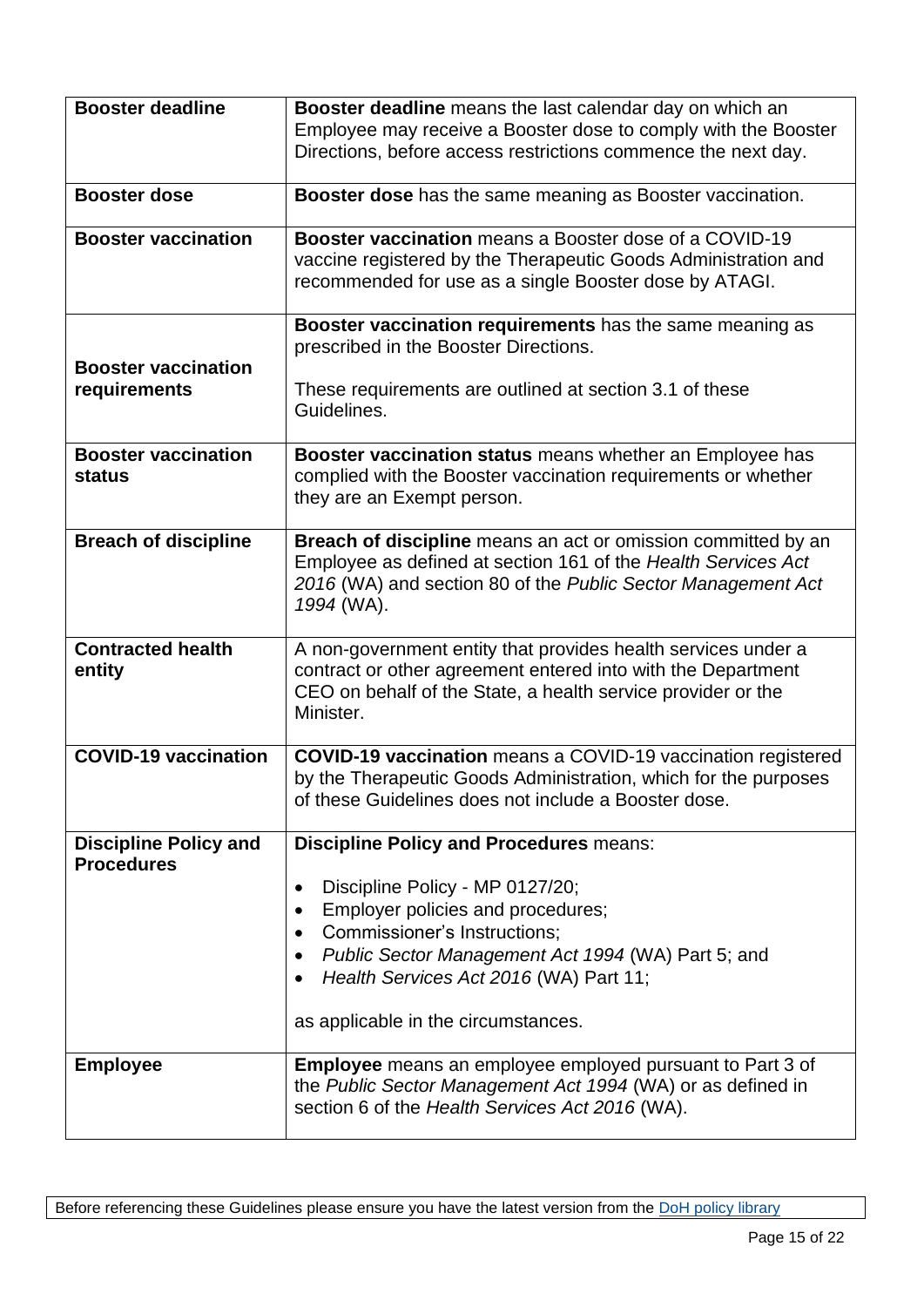| <b>Employer</b>                   | For the avoidance of doubt, for the purposes of this Policy<br>Employees include all Health care workers and Health support<br>workers as defined in the Health Worker Directions, and<br>Residential aged care facility workers as defined in the Aged Care<br><b>Worker Directions.</b><br><b>Employer</b> means the employing authority of the Department of<br>Health or a Health service provider.                                                                                                                                                                                                                                                                                                                                                                                                                                              |  |  |
|-----------------------------------|------------------------------------------------------------------------------------------------------------------------------------------------------------------------------------------------------------------------------------------------------------------------------------------------------------------------------------------------------------------------------------------------------------------------------------------------------------------------------------------------------------------------------------------------------------------------------------------------------------------------------------------------------------------------------------------------------------------------------------------------------------------------------------------------------------------------------------------------------|--|--|
| <b>Exempt person</b>              | Exempt person means a person:<br>With a medical exemption. Immunisation medical exemption<br>criteria is available from the Australian Government website.<br>With a temporary exemption. For example a person may be<br>granted a temporary exemption if they have been vaccinated<br>overseas with a vaccine that has not been approved by the<br>Therapeutic Goods Administration or if they are in an area<br>where vaccine availability is limited and they have made every<br>effort to obtain a vaccine.<br>Performing a specific duty as outlined in the Health Worker<br>Directions or Aged Care Worker Directions.<br>Of the kind listed in the Health Worker Directions or Aged Care<br>$\bullet$<br>Worker Directions as exempt.<br>Otherwise declared to be exempt, which will only occur in<br>$\bullet$<br>exceptional circumstances. |  |  |
|                                   | Decisions on Temporary exemptions will be considered by the<br>Chief Health Officer on a case by case basis and may be subject<br>to terms and conditions.                                                                                                                                                                                                                                                                                                                                                                                                                                                                                                                                                                                                                                                                                           |  |  |
| <b>Health care facility</b>       | Health care facility has the same meaning as prescribed in the<br><b>Health Worker Directions.</b>                                                                                                                                                                                                                                                                                                                                                                                                                                                                                                                                                                                                                                                                                                                                                   |  |  |
| <b>Health care worker</b>         | Health care workers include:<br>all those who provide health, medical, nursing, pathology,<br>$\bullet$<br>pharmaceutical, social work or allied health services to a<br>patient at the health care facility in any capacity;<br>assistants in nursing, orderlies and hospital service assistants<br>$\bullet$<br>students on placement; and/or<br>ambulance officers.<br>The Health Worker Directions at Column 1 of Schedule 1 sets out<br>who is a health care worker, with Column 2 of Schedule 1 setting<br>out the exemptions from the definition of health care worker.                                                                                                                                                                                                                                                                       |  |  |
| <b>Health service</b><br>provider | Health service provider means a health service provider<br>established by an order made under section 32(1)(b) of the Heath<br>Services Act 2016 (WA).                                                                                                                                                                                                                                                                                                                                                                                                                                                                                                                                                                                                                                                                                               |  |  |

Before referencing these Guidelines please ensure you have the latest version from the **DoH** policy library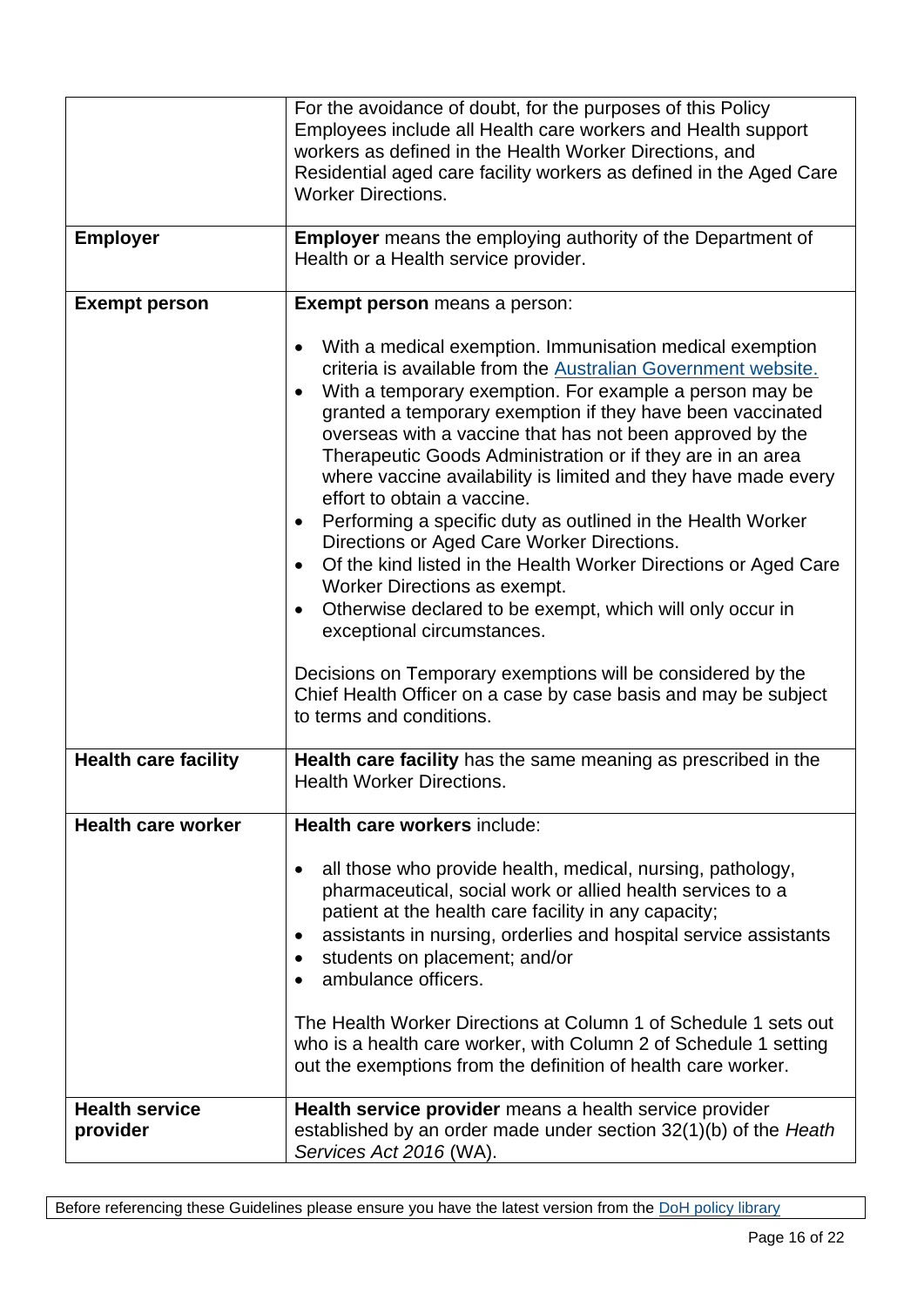| <b>Health support worker</b> | Health support workers include those who provide goods or<br>services at a Health care facility, both in a paid and in a voluntary<br>or unpaid capacity. This includes:<br>a person employed or engaged by a third party, including<br>$\bullet$<br>contracted health entities and labour hire firms who provide<br>staff to supplement the directly employed workforce;<br>a direct care worker including a personal care worker;<br>$\bullet$<br>administrative staff including those working in administration,<br>$\bullet$<br>management or reception services;<br>ancillary staff including cleaners, laundry staff, gardeners, food<br>$\bullet$<br>preparation services, security officers and maintenance<br>services<br>those providing lifestyle and social care, for example music or<br>$\bullet$<br>art therapy; and/or<br>a person who provides commercial activities at premises that<br>constitute a Health care facility e.g. a person operating a kiosk<br>on hospital premises.<br>The Health Worker Directions at Column 1 of Schedule 2 sets out<br>who is a health support worker, with Column 2 of Schedule 2<br>setting out the exemptions from the definition of health support<br>worker. |  |  |
|------------------------------|-----------------------------------------------------------------------------------------------------------------------------------------------------------------------------------------------------------------------------------------------------------------------------------------------------------------------------------------------------------------------------------------------------------------------------------------------------------------------------------------------------------------------------------------------------------------------------------------------------------------------------------------------------------------------------------------------------------------------------------------------------------------------------------------------------------------------------------------------------------------------------------------------------------------------------------------------------------------------------------------------------------------------------------------------------------------------------------------------------------------------------------------------------------------------------------------------------------------------|--|--|
| <b>Industrial Instrument</b> | Industrial Instrument means an industrial agreement or award                                                                                                                                                                                                                                                                                                                                                                                                                                                                                                                                                                                                                                                                                                                                                                                                                                                                                                                                                                                                                                                                                                                                                          |  |  |
|                              | registered pursuant to the Industrial Relations Act 1979 (WA), and<br>legislation where applicable. Current industrial agreements and<br>awards can be found here and legislation can be found here.                                                                                                                                                                                                                                                                                                                                                                                                                                                                                                                                                                                                                                                                                                                                                                                                                                                                                                                                                                                                                  |  |  |
| <b>Lawful Order</b>          | Lawful Order means a direction made by the Employer to an<br>Employee.                                                                                                                                                                                                                                                                                                                                                                                                                                                                                                                                                                                                                                                                                                                                                                                                                                                                                                                                                                                                                                                                                                                                                |  |  |
| <b>Medical exemption</b>     | Medical exemption means a medical exemption recorded on the<br>Australian Immunisation Register and displayed on the individual's<br>Immunisation History Statement.                                                                                                                                                                                                                                                                                                                                                                                                                                                                                                                                                                                                                                                                                                                                                                                                                                                                                                                                                                                                                                                  |  |  |
| No work - No pay             | No work - No pay Principle means the common law principle by                                                                                                                                                                                                                                                                                                                                                                                                                                                                                                                                                                                                                                                                                                                                                                                                                                                                                                                                                                                                                                                                                                                                                          |  |  |
| <b>Principle</b>             | which an Employee who does not undertake work as required                                                                                                                                                                                                                                                                                                                                                                                                                                                                                                                                                                                                                                                                                                                                                                                                                                                                                                                                                                                                                                                                                                                                                             |  |  |
|                              | pursuant to their contract of employment, is not entitled to be paid.                                                                                                                                                                                                                                                                                                                                                                                                                                                                                                                                                                                                                                                                                                                                                                                                                                                                                                                                                                                                                                                                                                                                                 |  |  |
| <b>Residential aged care</b> | Residential aged care facility means a facility at which                                                                                                                                                                                                                                                                                                                                                                                                                                                                                                                                                                                                                                                                                                                                                                                                                                                                                                                                                                                                                                                                                                                                                              |  |  |
| facility                     | accommodation, and personal care or nursing or both, are                                                                                                                                                                                                                                                                                                                                                                                                                                                                                                                                                                                                                                                                                                                                                                                                                                                                                                                                                                                                                                                                                                                                                              |  |  |
|                              | provided to a person in respect of whom a residential care subsidy<br>or a flexible care subsidy is payable under the Aged Care Act 1997<br>(Cth).                                                                                                                                                                                                                                                                                                                                                                                                                                                                                                                                                                                                                                                                                                                                                                                                                                                                                                                                                                                                                                                                    |  |  |
| <b>Residential aged care</b> | Residential aged care facility worker means a person listed at                                                                                                                                                                                                                                                                                                                                                                                                                                                                                                                                                                                                                                                                                                                                                                                                                                                                                                                                                                                                                                                                                                                                                        |  |  |
| facility worker              | Column 1 of Schedule 1 of the Aged Care Worker Directions.                                                                                                                                                                                                                                                                                                                                                                                                                                                                                                                                                                                                                                                                                                                                                                                                                                                                                                                                                                                                                                                                                                                                                            |  |  |

 $\mathbf{r}$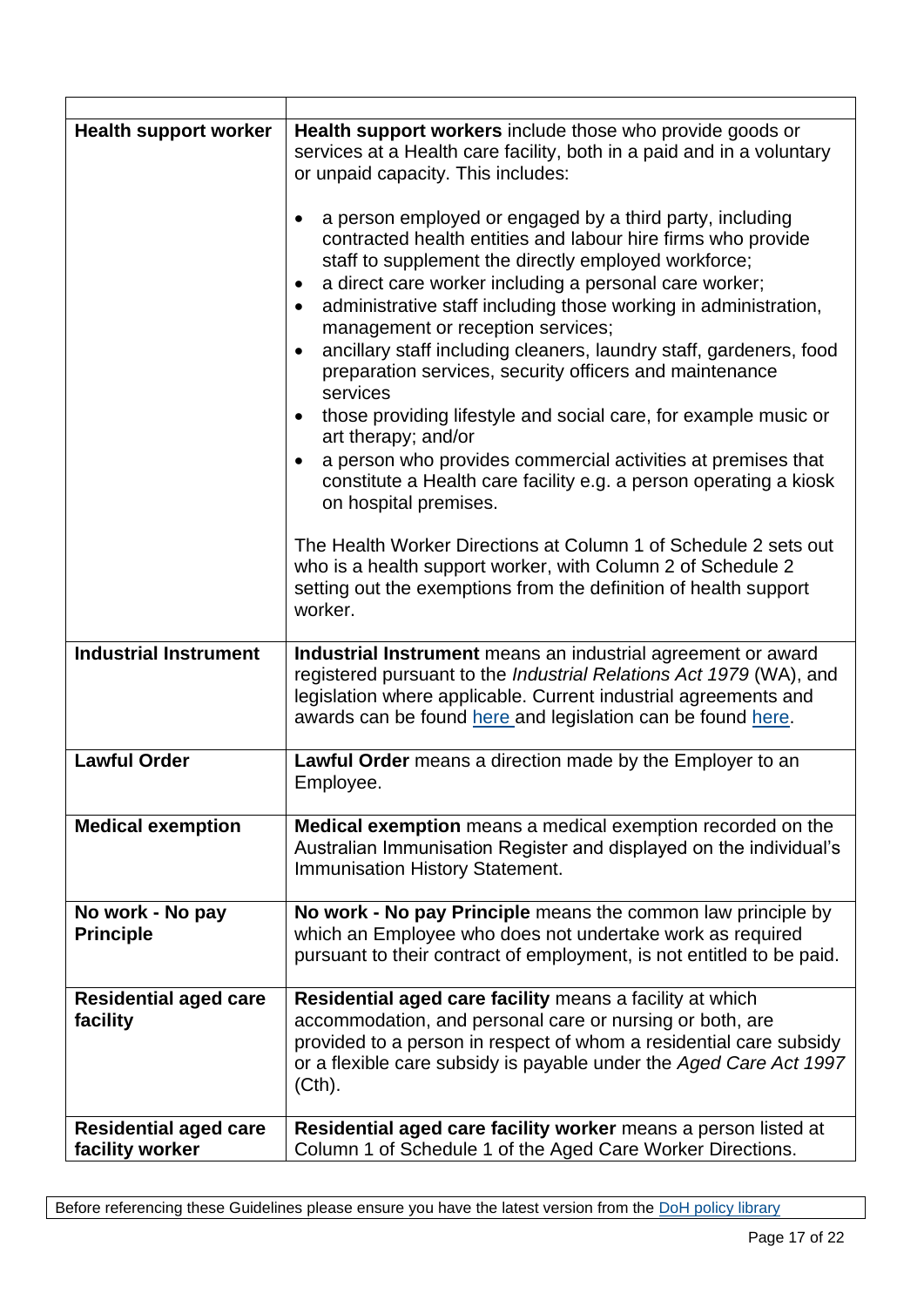| <b>Access Restriction</b><br>Period (ARP) | Access Restriction Period (ARP) has the following meaning:<br>The period of time during which an Employee who has not<br>$\bullet$<br>received a Booster vaccination and who does not have an<br>exemption is restricted from accessing a Health care facility<br>and/or Residential aged care facility, pursuant to the Booster<br>Directions.<br>Includes the period during which disciplinary proceedings are<br>$\bullet$<br>underway. |
|-------------------------------------------|--------------------------------------------------------------------------------------------------------------------------------------------------------------------------------------------------------------------------------------------------------------------------------------------------------------------------------------------------------------------------------------------------------------------------------------------|
| <b>Temporary</b>                          | Temporary deployment means moving an Employee within a                                                                                                                                                                                                                                                                                                                                                                                     |
| deployment                                | Health care facility and/or Health service provider.                                                                                                                                                                                                                                                                                                                                                                                       |
| <b>Temporary exemption</b>                | <b>Temporary exemption</b> means an exemption approved by the<br>Chief Health Officer or a person authorised by the Chief Health<br>Officer for that purpose whether in relation to an individual or a<br>class of persons and subject to any terms and conditions specified<br>in that approval.                                                                                                                                          |
| <b>Vaccinated</b>                         | Vaccinated means fully vaccinated or partially vaccinated in<br>accordance with the staged approach outlined in the Health<br>Worker Directions and Aged Care Worker Directions.                                                                                                                                                                                                                                                           |
| <b>WA health system</b>                   | WA health system means, for the purposes of these Guidelines,<br>the Department of Health and Health service providers, but not<br>contracted health entities.                                                                                                                                                                                                                                                                             |

# **15. Approval**

| Approval by           | Nicole O'Keefe, Assistant Director General |  |  |
|-----------------------|--------------------------------------------|--|--|
| <b>Approval date</b>  | 13 January 2022                            |  |  |
| <b>Published date</b> | 13 January 2022                            |  |  |

The owner of these Guidelines is the **Assistant Director General, Strategy and Governance Division**.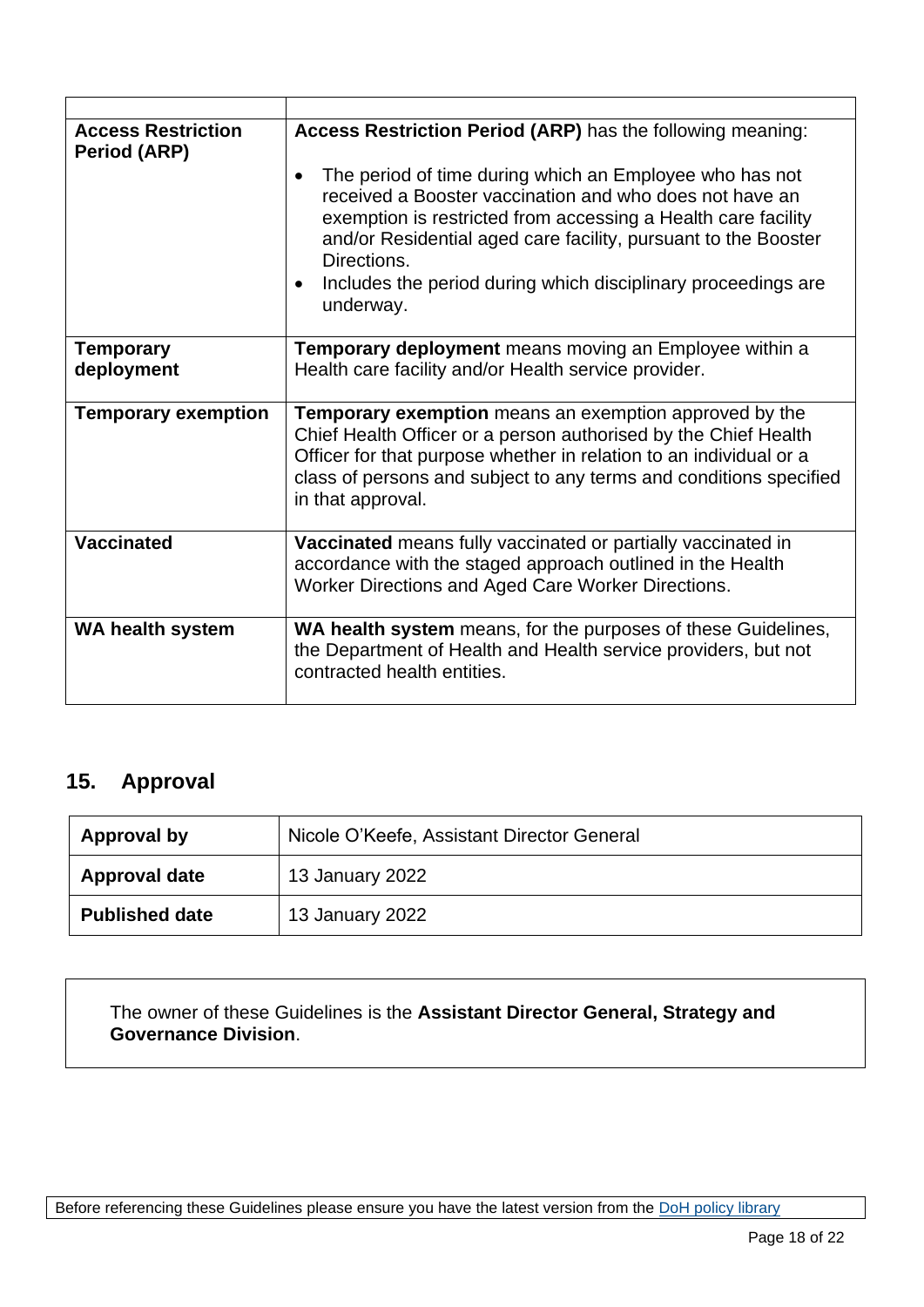

### **APPENDIX 1**

#### **Eligibility dates and timeframes to receive Booster vaccination**

- *All dates are inclusive.*
- *Subject to dates of ATAGI recommendation remaining as stated in the Booster Vaccination (Restrictions on Access) Directions (No 2).*

| <b>Category</b> | Date of second<br>dose           | Date reach eligibility for<br><b>Booster vaccination (as</b><br>recommended by<br>ATAGI) | <b>Notional one month</b><br><b>Booster deadline</b> | <b>Actual Booster deadline &amp;</b><br>commencement of access<br><b>restrictions</b>                                                                                                               | <b>Refer to example</b><br>at section 3.1 |
|-----------------|----------------------------------|------------------------------------------------------------------------------------------|------------------------------------------------------|-----------------------------------------------------------------------------------------------------------------------------------------------------------------------------------------------------|-------------------------------------------|
|                 |                                  |                                                                                          |                                                      | ATAGI recommendation - eligible for Booster vaccination five months after second dose                                                                                                               |                                           |
| 1A              | On or before 25 July<br>2021     | On or before 24<br>December 2021 (date<br><b>Booster Directions were</b><br>issued)      | N/A                                                  | Booster vaccination required by 5<br>February 2022<br><b>Booster deadline</b><br>4 February 2022<br><b>Access restrictions</b><br>5 February 2022                                                   | Example 1                                 |
| 2B              | 26 July 2021 $-4$<br>August 2021 | 25 December 2021 -<br>3 January 2022                                                     | 25 January 2022 -<br>3 February 2022                 | Booster vaccination required by 5<br>February 2022 as this is later than<br>the notional deadline(s)<br><b>Booster deadline</b><br>4 February 2022<br><b>Access restrictions</b><br>5 February 2022 | Example 2                                 |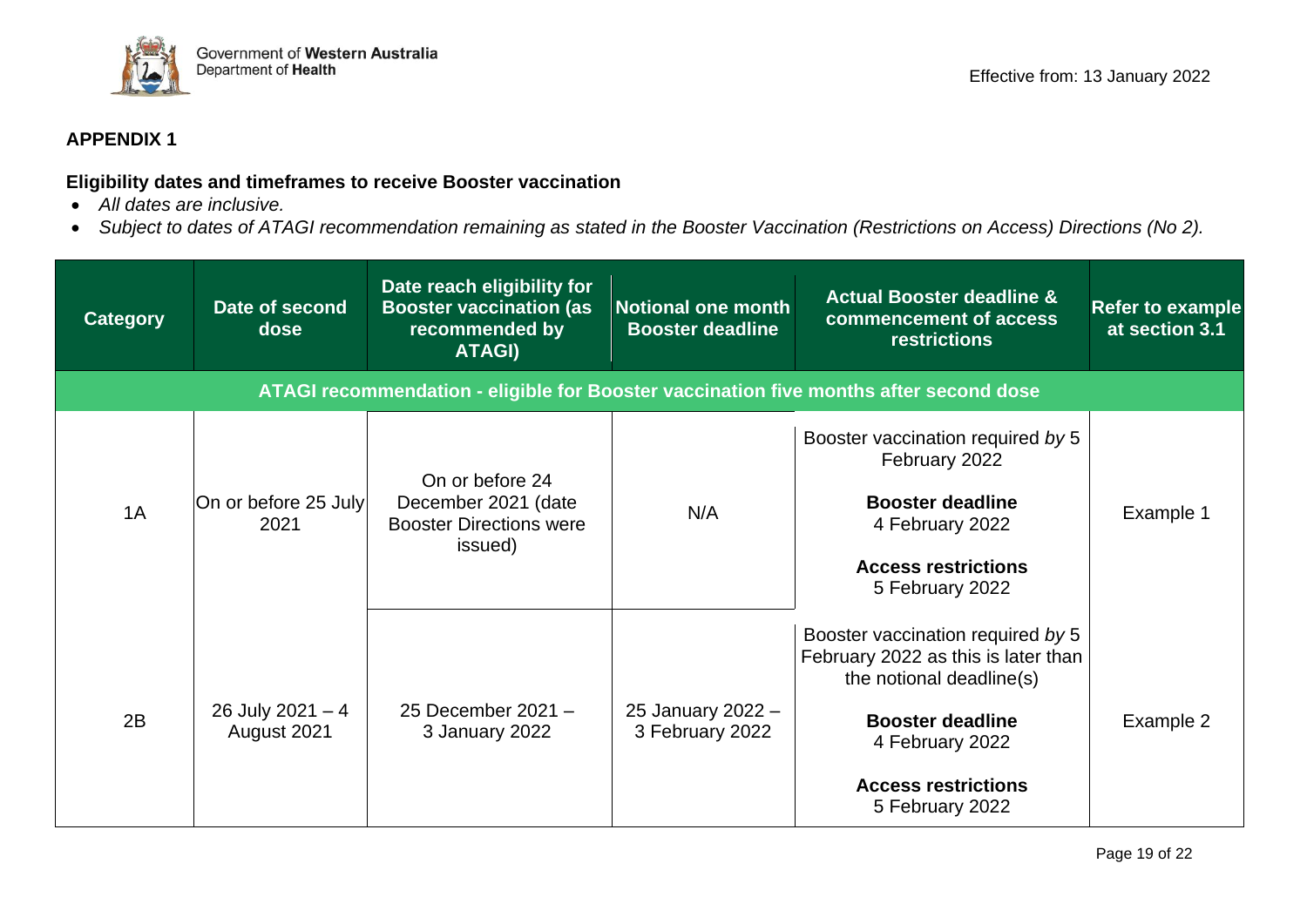| <b>Category</b>                                                                        | Date of second<br>dose                  | Date reach eligibility for<br><b>Booster vaccination (as</b><br>recommended by<br><b>ATAGI)</b>                                        | <b>Notional one month</b><br><b>Booster deadline</b> | <b>Actual Booster deadline &amp;</b><br>commencement of access<br>restrictions                                                                                                                   | <b>Refer to example</b><br>at section 3.1 |  |  |  |  |  |
|----------------------------------------------------------------------------------------|-----------------------------------------|----------------------------------------------------------------------------------------------------------------------------------------|------------------------------------------------------|--------------------------------------------------------------------------------------------------------------------------------------------------------------------------------------------------|-------------------------------------------|--|--|--|--|--|
| ATAGI recommendation - eligible for Booster vaccination four months after second dose  |                                         |                                                                                                                                        |                                                      |                                                                                                                                                                                                  |                                           |  |  |  |  |  |
| 2A                                                                                     | 5 August 2021 -<br>4 September 2021     | 4 January 2022<br>(Employees are already<br>four months post-second<br>dose when ATAGI<br>recommendation changed<br>on 4 January 2022) | 4 February 2022                                      | Booster vaccination required by 5<br>February 2022 as this is later than<br>the notional deadline<br><b>Booster deadline</b><br>4 February 2022<br><b>Access restrictions</b><br>5 February 2022 | Example 3                                 |  |  |  |  |  |
| 2B                                                                                     | 5 September 2021 -<br>30 September 2021 | 4 January 2022 - 29<br>January 2022                                                                                                    | 4 February 2022 - 28<br>February 2022                | <b>Booster deadline</b><br>5 February 2022 - 28 February<br>2022<br><b>Access restrictions</b><br>6 February 2022 - 1 March 2022                                                                 | Example 4                                 |  |  |  |  |  |
| ATAGI recommendation - eligible for Booster vaccination three months after second dose |                                         |                                                                                                                                        |                                                      |                                                                                                                                                                                                  |                                           |  |  |  |  |  |
| 3A                                                                                     | 1 October 2021 $-$<br>31 October 2021   | 31 January 2022<br>(Employees are already<br>three months post-second<br>dose when ATAGI<br>recommendation changed,                    | 28 February 2022                                     | <b>Booster deadline</b><br>28 February 2022<br><b>Access restrictions</b><br>1 March 2022                                                                                                        | Example 5                                 |  |  |  |  |  |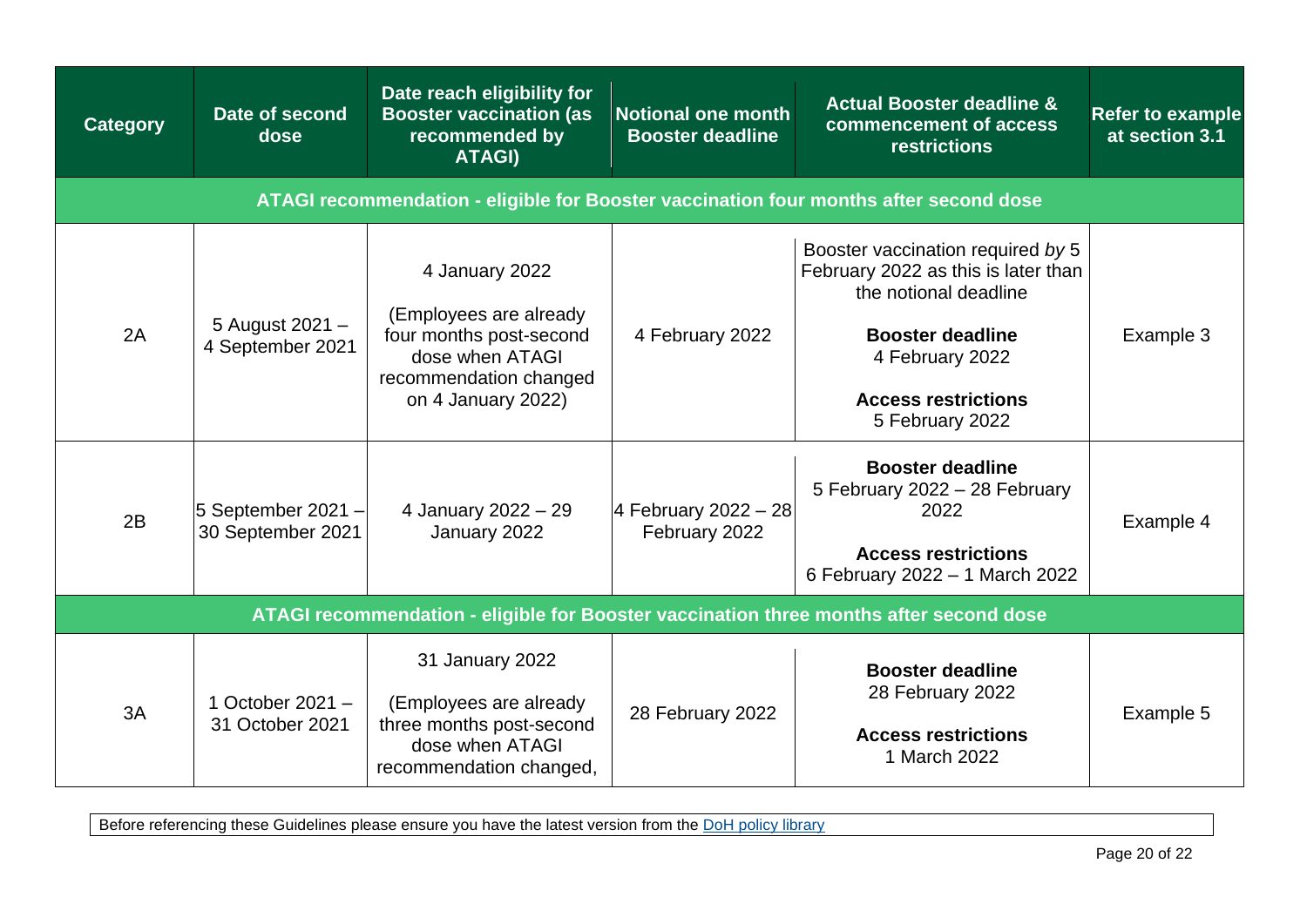| <b>Category</b> | Date of second<br>dose         | Date reach eligibility for<br><b>Booster vaccination (as</b><br>recommended by<br>ATAGI) | <b>Notional one month</b><br><b>Booster deadline</b> | <b>Actual Booster deadline &amp;</b><br>commencement of access<br><b>restrictions</b>                                                                                                                                                                                                                           | <b>Refer to example</b><br>at section 3.1 |
|-----------------|--------------------------------|------------------------------------------------------------------------------------------|------------------------------------------------------|-----------------------------------------------------------------------------------------------------------------------------------------------------------------------------------------------------------------------------------------------------------------------------------------------------------------|-------------------------------------------|
|                 |                                | on and from 31 January<br>2022)                                                          |                                                      |                                                                                                                                                                                                                                                                                                                 |                                           |
| 3B              | On or after 1<br>November 2021 | On or after 31 January<br>2022                                                           | On or after 28<br>February 2022                      | <b>Booster deadline</b><br>On or after 28 February 2022<br><b>Access restrictions</b><br>On or after 1 March 2022<br>Access restrictions commence<br>after four months from date of<br>second dose (eligible after three<br>months plus further month to<br>receive a Booster dose), from this<br>point forward | Example 6                                 |